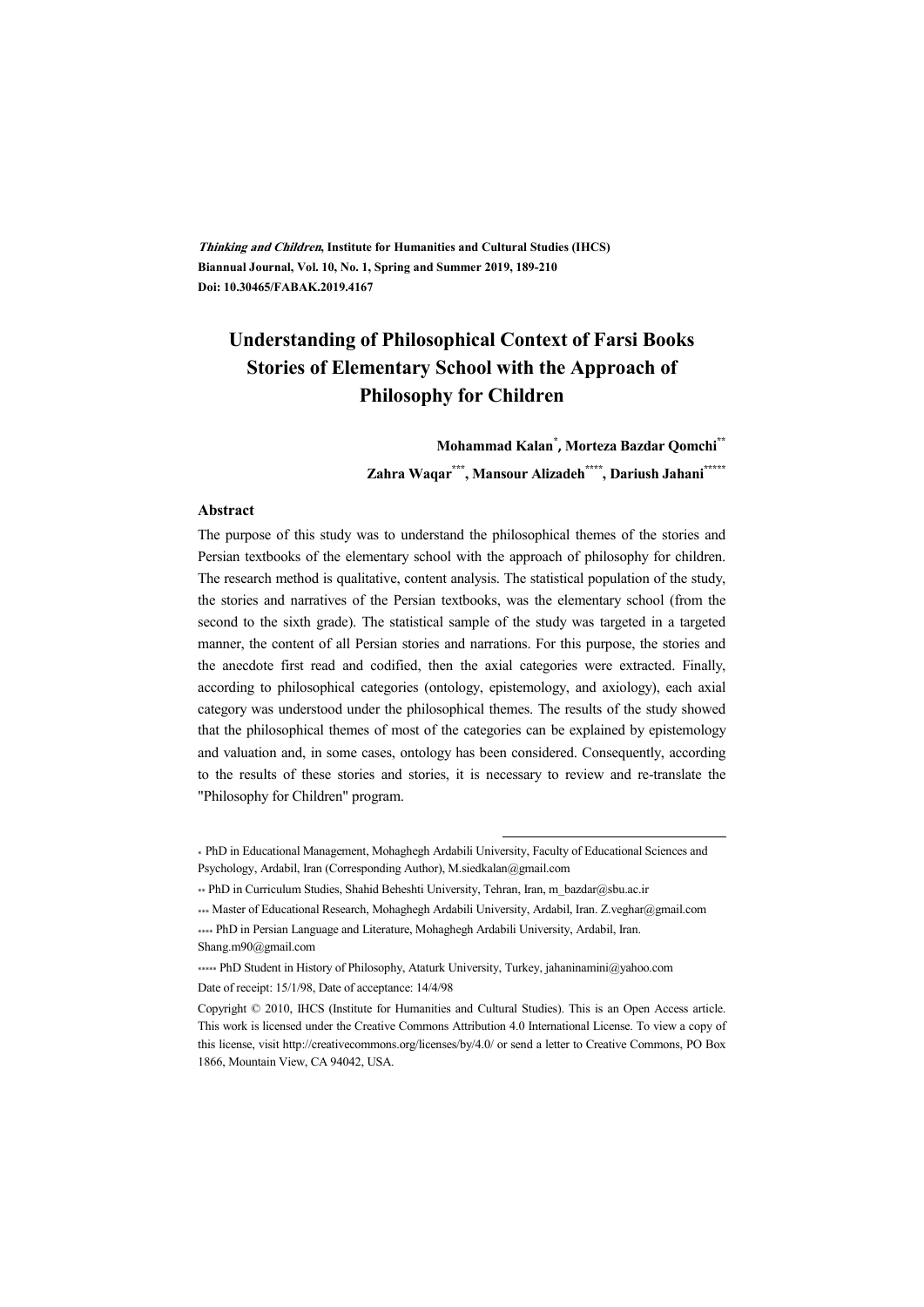**Keywords:** philosophy for children, philosophical themes, story, elementary school, Persian book.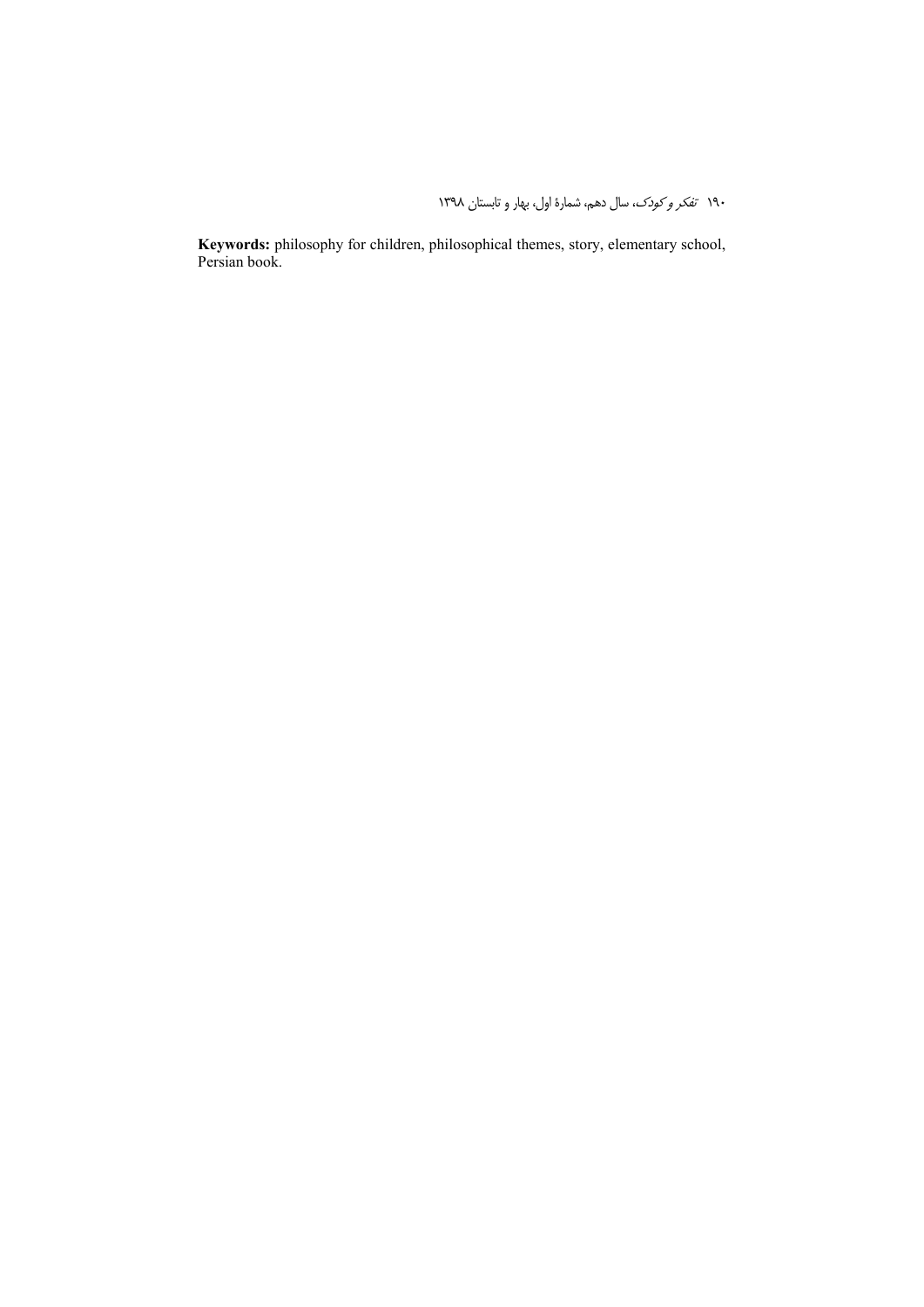تفکر و کودک، یژوهشگاه علوم انسانی و مطالعات فرهنگی دوفصلiاههٔ علمی (مقالهٔ علمی ــ پژوهشی)، سال دهم، شمارهٔ اول، بهار و تابستان ۱۳۹۸، ۱۹۹۱ ــ ۲۱۰

# فهم مضامین فلسفی داستان ها و حکایت های کتب فارسی دورة ابتدايي

سىدمحمد سىدكلان\*

مرتضى بازدار قمجيقيه \*\*، زهرا وقار\*\*\* منصور عليزاده\*\*\*\*، داريوش جهاني\*\*\*\*\*

### جكيده

هدف از يژوهش حاضر فهم مضامين فلسفى داستانها و حكايتهـاي كتـب فارسـي دورهٔ ابتدایی با روش پژوهش کیفی، از نوع تحلیل محتوا بوده است. جامعهٔ آمـاری پـژوهش را، داستانها و حکایتهای کتاب درسی فارسی بخوانیم دورهٔ ابتدایی (دوم تا ششـم ابتـدایی) تشکیل میدهد. نمونهٔ یژوهش به شیوهٔ هدفمند، محتوای تمامی داستانها و حکایــتهــای .<br>فارسی در نظر گرفته شد و برای این منظور پس از بـازخوانی داسـتانهــا و حکایــتهــا و کدگذاری آنها، مقولههای محوری متن استخراج شد. در نهایت با عنایـت بـه مقولــههــای فلسفی (هستی شناسی، شناخت شناسی و ارزش شناسی) هـر یـک از مقولـههـای محـوری تحت مضامين فلسفى طبقه بندى شدند. نتايج يـــزوهش نشـــان داد: مضـــامين فلســفي اكـَـــر مقولهها تحت معرفتشناسی و ارزششناسی قابل تبیین بودنـد و در برخــی از مــوارد نیــز هستی شناسی مورد توجه بوده است. در نتیجه، با توجه به نتایج به دست آمده، داستانهـا و

\*\* دكتراى مطالعات برنامهٔ درسي، دانشگاه شهيد بهشتي، تهران، ايران، m\_bazdar@sbu.ac.ir \*\*\* كارشناس ارشد تحقيقات آموزشي، دانشگاه محقق اردبيلي، اردبيل، ايران، Z.veghar@gmail.com \*\*\*\* دكتراى زبان و ادبيات فارسى، دانشگاه محقق اردبيلي، اردبيل، ايران، Shang.m90@gmail.com \*\*\*\*\* دانشجوی دکتری تاریخ فلسفه، دانشگاه آتاتورک، ترکیه، jahaninamini@yahoo.com تاريخ دريافت: ١٣٩٨/٠١/١٥، تاريخ يذيرش: ١٣٩٨/٠٤/١٤

Copyright © 2018, IHCS (Institute for Humanities and Cultural Studies). This is an Open Access article distributed under the terms of the Creative Commons Attribution 4.0 International, which permits others to download this work, share it with others and Adapt the material for any purpose

<sup>\*</sup> دکترای مدیریت آموزشی، دانشگاه محقـق اردبیلـی، دانشـکدهٔ علـوم تربیتـی و روانشناسـی، اردبیــل، ایــران  $M$ .siedkalan@gmail.com (نو يسندهٔ مسئول)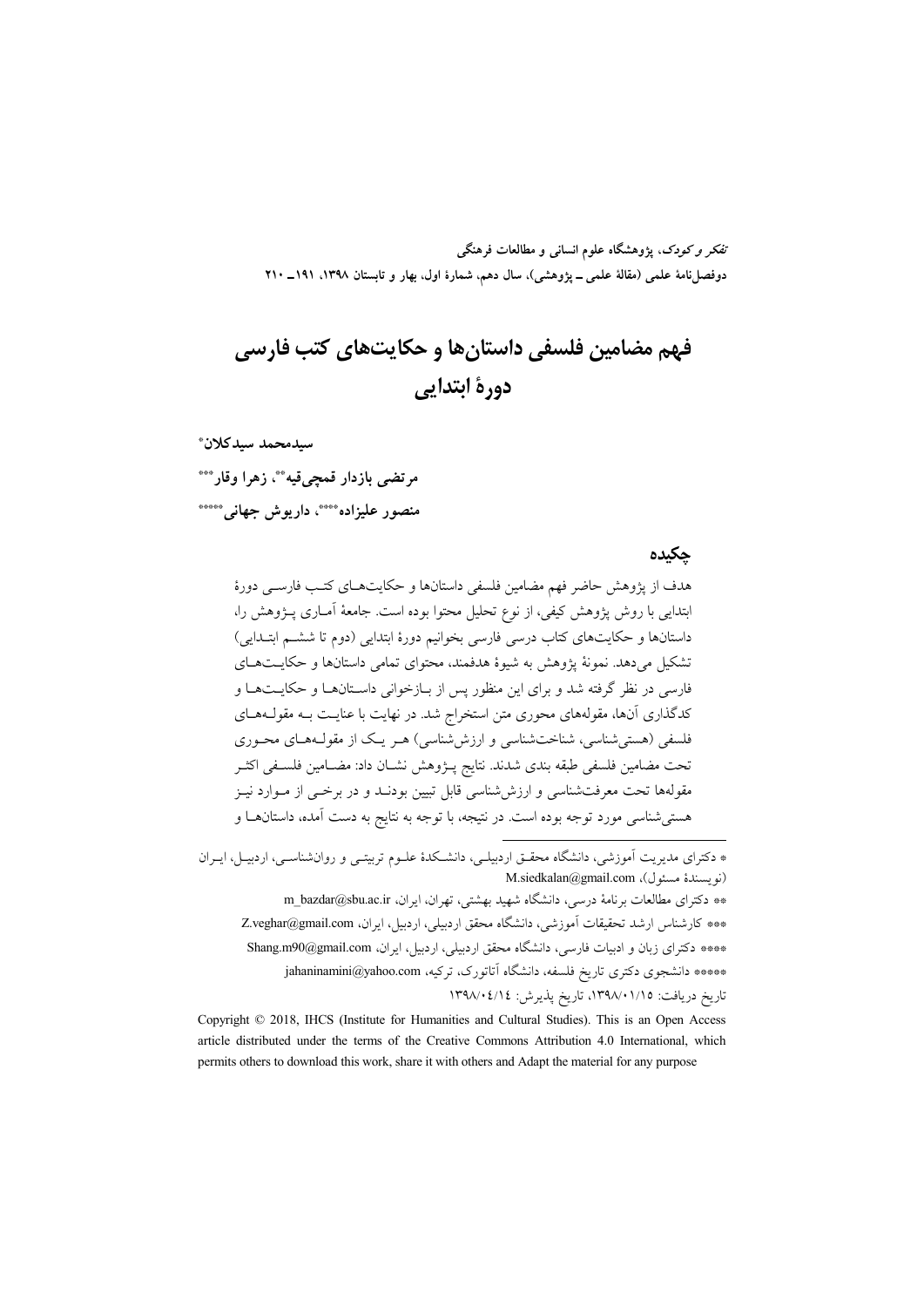حکایتهای مورد بررسی نیازمنـد بــازنگری و بازتــألیف بــر مبنــای "برنامــهٔ فلســفه بــرای كو دكان" است.

كليدواژهها: داستان، كتب فارسي ابتدايي، مضامين فلسفي، دورهٔ ابتدايي

### ٠. مقدمه

نیاز جدی جامعهٔ امروزی به مسائل تربیتی بهویژه تربیت کودک، دست اندرکاران امر تربیت و روانشناسان را بدین واداشته تا مباحث جدیدی در زمینهٔ تربیت کودک مطـرح نماینــد کــه برنامهٔ «فلسفه برای کودک» (philosophy for children (p4c)) یکسی از آن مباحث است کـه بیش از چهار دهه از طرح آن توسط اندیشمندان نمی گذرد.

این پارادایم فکری ابتدا توسط میتـو لیـیمن (Mitu Lipman) در اواخـر سـال۵حـای ۱۹۷۰ مطرح شد (117 :Gregory, 2013: 19 :Mukabane, 2016: 19 :Dolimpio & Teschers, 2016: 117 ؛ Shepherd & Mhlanga, 2014: 2 (Daniel & Auriac, 2009: 415 (Gruioniu, 2013: 380) حسینی و حسینی،۱۳۹۱: ۲۲). در حالی که پیش از آن-فلسفه به عنوان یک دانـش آکادمیـک برای بزرگسالان بود و تصور می شد که کودکان توان درک این نوع دانـش را ندارنـد، امـا در سـالهـای اخیـر عـلاوه بـر بزرگسـالان، ایـن امـر حـق کودکـان نیـز دانسـته شـده اسـت (ستاری،١٣٩١، ص ١٢٤). چراكه، لييمن (١٩٩٣)، و بسياري از فيسوفان ديگر ماننـد Mattews (١٩٨٠)، Morris ، (١٩٧٠) ، Morris) و Williams (١٩٨٥) فلسفه را با مفهـوم فلســفه-ورزی بیشتر مورد توجه قرار دادهاند و این مفهوم از فلسفه، امکان اَموزش فلسفه به کودکـان را امکان یذیر ساخته است( نقل از اکبری و مسعودی، ۱۳۹۳: ۱۲۳).

بر اساس ادله مستند، فلسفه تنها رشتهای است کـه بـه همگـان مربـوط مـی شـود؛ زیـرا همگان انساناند و از قوهٔ تفکر برخوردارند و این قوه میتواند و باید از طریـق فلسـفهورزی به فعلیّت برسد، گرچه ممکن است میزانش متفاوت باشـد. از ایــن(و، اگــر فلســفه را صــرفاً مرور پاسخهای دیگران بدانیم و به دنبال آن در همان معنا به آموزش بپردازیم، این مزیـت را از بسیاری گرفتهایم و به اندکی بخشیدهایم (قائدی، ۱۳۸۲: ۲۹).

در خصوص پیشینهٔ « اَموزش فلسفه برای کودکان » باید گفت که اَموزش شـیوهٔ تفکـر از همان ابتدای دوران زندگی بشر بـا وی همـراه بـوده اسـت و رد پــای آن را مــی تــوان در مراحل مختلف زندگی بشر جستجو کرد. به اعتقاد هینز، یونان قدیم نخستین جامعـهای بــود که در آن به دانش آموزان می آموختند که مستقل بیندیشند، بحث، مذاکره، منازعه و نقــد کننــد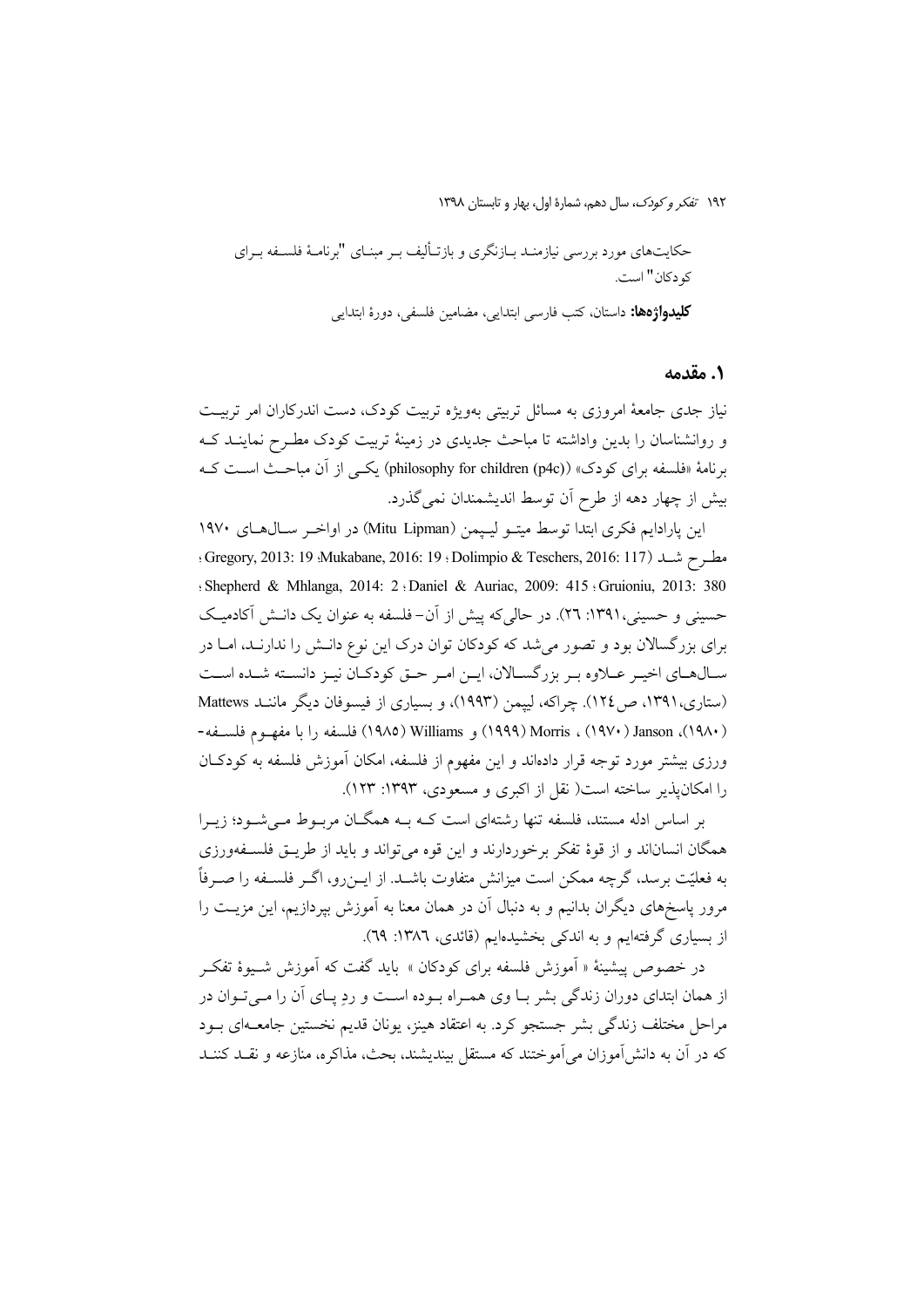و طوطىوار از معلمهايشان تقليد نكنند. همين امر، سـريع تـرين پيشـرفت تـاريخ را موجـب شده است و این ایده را رواج داده که دانش از دل نقد و انتقاد بیرون میآیــد (هینــز، ١٣٨٤). افلاطون (٤٢٩-٣٢٧ قبل از مـيلاد ) در گفتگــوي معــروف خــود يعنــي جمهــوري (١٩٦١) جسورانه ادعا كرد كه تا قبل از ظهور فيلسـوفان در جهـان، عـدالت و برابـري در آن وجـود نداشت. امروزه نیز میتوان ادعای مشابهی را مطرح کرد که در صورتی کـه دانــشآمــوزان را به ویژه از سنین پایینتر و از زمان دوران تحصیلات، بـه عنـوان افـرادی متفکـر و فیلســوف تربیت نکنیم، تعلیم و تربیت واقعی هیچوقت به آرمانهای خـود در هـیچ جامعـهای دسـت .<br>نخواهد یافت. همچنین جامعه دموکراتیک به شهروندانی نیاز دارد کــه متفکرانــی مســتقل، و انتقادی باشند و بتوانند مهارت برخورد با مسایل و چالشهای واقعی ایــن جوامــع را کســب کنند. چراکه، از طریق اَموزش فلسفی میٍتوان چنین شهروندانی را برای جوامـع دموکراتیـک يرورش داد (4 :Wartenberg, 2009). بنابراين، آمـوزش فلسـفه بـراي كـودك از طريــق فهــم فلسفی (بهویژه در داستانها) نه تنها به نفع کودکان است، بلکه رشد و ارتقای زبـان و تفکـر کودکان نیز در این دوران بهجهت تربیت افراد متفکر و نقاد، به رشد و ترقبی جوامـع کمـک خواهد کرد.

از دیدگاه ویگوتسکی زبان نقش عمـدهای در رشـد تفکـر کـودک دارد، گفـت وگـوی بیرونی (که در فلسفه برای کودکان یک ابزار آموزشی است) موجب انتقال مفاهیم مـی شـود و سپس به تدریج به عنوان شیوه تفکر، درونی میگردد ( ویگوتسکی، ۱۹۷۸: ۲۷؛ به نقــل از رشتچی، ۱۳۸۹: ۱۷). از آنجایی که زبان کودکان در سنین ٤ تا ٥ سالگی انتزاعی تـر مـی شـود، .<br>آنها در این دوره به قصهگویی و بازگویی قصههـای بلنـد علاقـه نشـان مـیدهنـد و لـذت پرسیدن، به خصوص سوالاتی با ادات پرسشی «چرا» و «چگونه» در هممین دوره است ک خود را نشان میدهد (سیدآبادی، ۱۳۸۳: ۱۱۹). فلسفه برای کودکان به این جهت بــه میــدان آمیده است کیه روحییه پرسشگری را تقویت و زنیده نگیه داشته و آن را می پرورانید (Matthews, 1991). از نظر ليپمن فلسـفه بـراي كودكـان، بـه عنـوان يـك شـكل از تفكـر و پرسشگری سطح بالا است. بر همین اساس، داستان برای برنامه تفکر و پرسشگری با هــدف رشد و توسعه استدلال و رشد مهارتهای زبانی کودکان در سـنین اولیـه و ابتـدایی بیشـتر مورد استفاده قرار می گیرد (کمالی مطلق و نوشادی، ۱۳۹۲: ۲)، خصوصـاً در سـنین ٦ تــا ١٢ سالگي، كودكان «از مرحلهٔ چيستي به مرحلـهٔ چگـونگي و چرايـبي» (قـزل ايـاغ، ١٣٨٨: ١٢) وارد مي شوند و مي توانند به طور منطقي فكر كنند (اتكينسون، ١٣٨١: ١٥١). بنابراين كـودك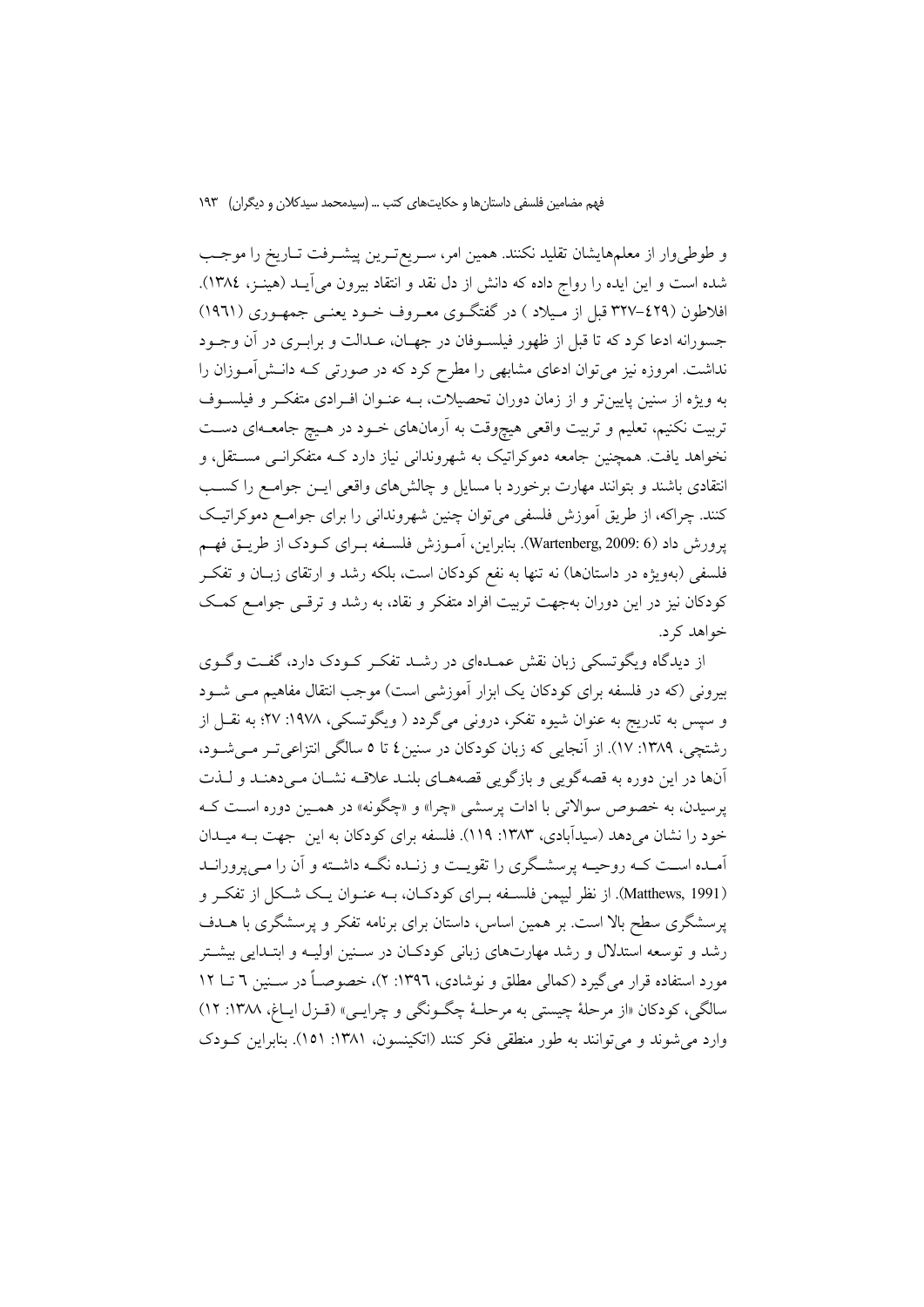به عنوان یادگیرندهای فعال و درحال تعامل با محیط است که از زبان به عنوان ابـزاری بـرای حل مسايل خود استفاده مي كند (Fisher, 2005: 112). با ايــن تفاســير، بــدون شــك يكــي از راهکارهای مناسب در رسیدن کودک به مرحلهی انتزاعی در رشد زبانی، استفاده از داستان و قصهگویی است که کودک بواسطهی آن تلاش میکند با خواندن داستانها، پرسش های متعددی را در ذهن خویش طراحی کند. در کــل، دورهٔ کــودکی مناســبتــرین دوره جهــت پیشبرد برنامهٔ «فلسفه برای کودک» می باشد و قصهها، حکایات و داستانها می تواننـد بهتـرین ابزار جهت درگیر کردن ذهن کودکان با مفاهیم فلسفی باشد. باید گفت فلسفه برای کودکـان به آنان انگیزه می دهد تا فکر کنند و بر روی آن دسته از وقایعی که بـه تجربیـات خودشـان مربوط است، تمرکز کنند و در نتیجه از این طریق بر آنچه در اطرافشـان مـبی گــذرد، کنتــرل داشته باشند (Sharp, 2003: 1 نقل از رشتچی، ۱۳۸۹). چراکه، از طریق فلسفه برای کودکان میتوان فرهنگی خاص را مورد پرسش قرار داد و یا آن را رد کرد، ولی آنچـه در ایــن میــان اهمیّت دارد، معناهایی است که به کودک ارائه می شود و مبنـای رفتارهـای اولیـهٔ او در یـک جهان ناشناخته قرار مي گيرد (Fisher, 2005: 111). از طرفي، كودكـان بـا خوانــدن مـتن هـاي فلسفی به انگیزه نیاز دارند و اغلب یک داسـتان ابـزاری کارآمـد بـرای ایجـاد انگیــزه اسـت (ناجی و حببی عراقی،۱۳۹۷: ۱) و این فهم از زبان و رشــد آن در کودکــان بــه جهــت فهــم داستانها با تدوین متن فلسفی داستانها که پرسشگری را بـه معنــای واقعــی رشــد دهــد، از طریق رویکرد فلسفه برای کودکان ضروری به نظر می رسد.

با وجود این، اولین سالهای شروع تحصیلات دورهٔ ابتدایی مناسبترین زمانی است ک در آن کودکان با این شرایط (یعنی؛ فهم فلسفی داستانها) آشنا شده، و آنرا به عنـوان نیــازی .<br>مادامالعمر جهت حل و فصل مسایل پیشآمده درک میکنند. در کنار روش۵ما و تکنیکهـای مختلف که محققان و اندیشمندان این حوزه برای کودکان سـنین پـایین مناسـب دانسـتهانـد، آموزش فلسفه نیز برای این گروه سـنی از اهمیّـت دوچنـدانی برخـوردار اسـت. زیــرا ایــن رویکرد را میتوان یکی از مهمترین دریچههایی برشمرد که کودکان را با دنیایی از مسـایل و سؤالات مواجه میکند و زمینهٔ رشد حس کنجکاوی ذاتی و طبیعی آنهـا را فـراهم مـیکنـد (Wartenberg, 2009: 7). با توجه به ملاحُظات نظری بالا، باید گفت که علاوه بر کشـورهای مختلف دنیا، در ایران نیز دو دهه است اندیشمندان حوزهٔ علوم تربیتی به این نتیجـه رسـیده-اند که میتوان بستر فلسفهورزی را در بین کودکان این مـرز و بـوم فـراهم نمـود البتـه ایـن نظرورزی بین اندیشمندان فلسفه و متخصصین علوم تربیتی هنوز مورد مناقشه بوده است.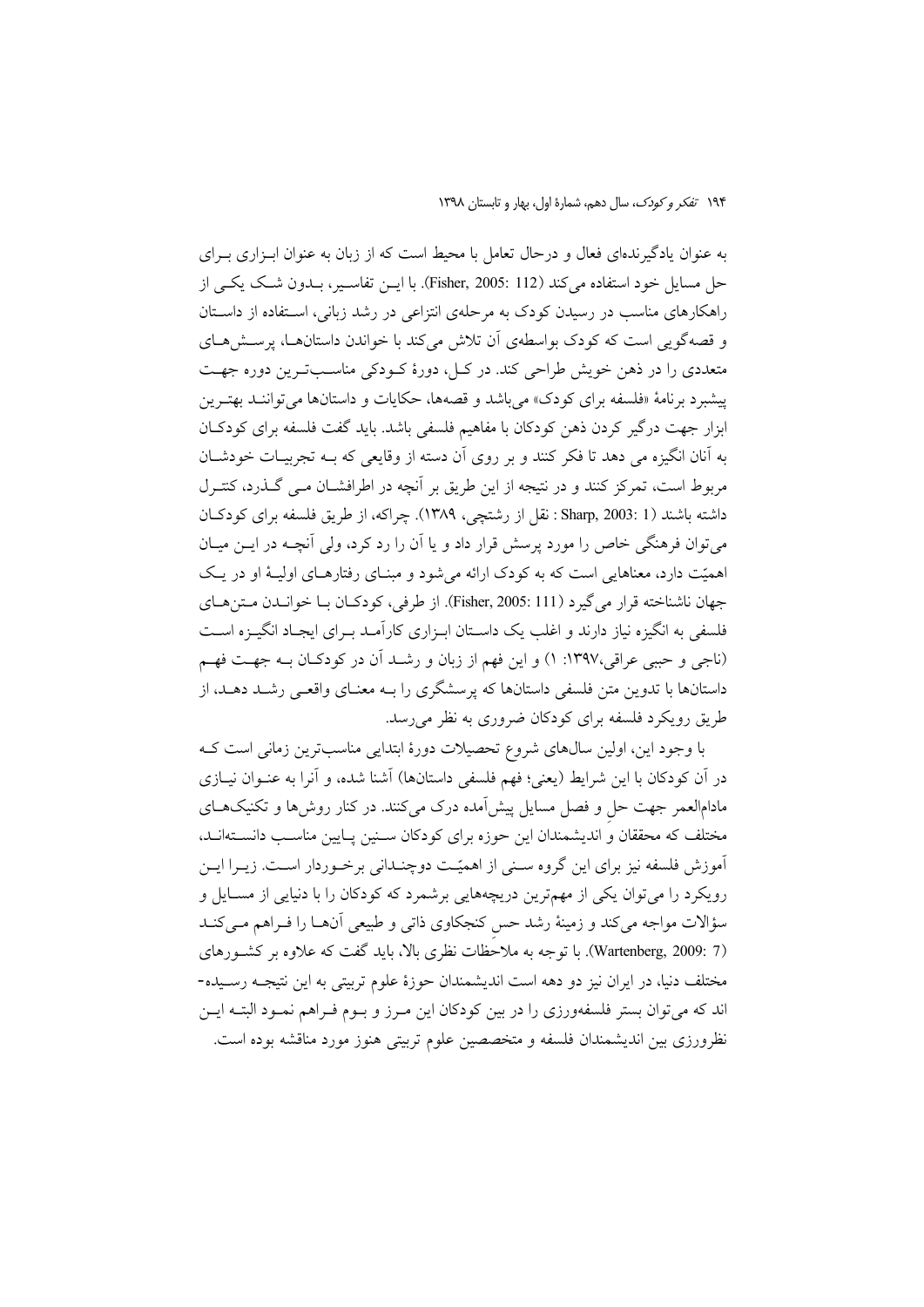### ۲. بیان مسئله و ضرورت پژوهش

در سال@ای اخیر، پرورش فکری کودکان مسالهٔ پیچیدهای در تعلیم و تربیت بوده، و امــروزه نیز باتوجه به شرایط کنونی از اهمیّت فوقالعادهای برخوردار میباشـد (حسـینی و حسـینی، ١٣٨٨: ١٩؛ رمضـاني، ١٣٨٩: ٢٣؛ مرعشـي، حقيقـي، بنـابي مبـاركي و بشــليده، ١٣٨٦: ١٠٣؛ هدایتی و زریباف، ۱۳۹۱: ۱۳۳.). بر مبنای یژوهش۵ها تلاش برای توسعهٔ مهارتهای تفک و یادگیری همواره بهنفع رشد و توسـعه فـرد و جامعـه بـوده و سـاز وکارهـای عملـی بـرای موفقيت فرد و جامعه را فراهم مـيكنـد (Brown & Saks, 2013: 341). بسـياري از صـاحب-نظران برای نیل به چنین اهدافی، دیدگاههایی در زمینهٔ آموزش داشتند که بــه نادیــده گــرفتن استانداردهای آموزشی منجر می شد. در حالی که نهضت « بازگشت بـه اسـاس » ( Back to basics) در بسیاری از کشورها از جمله بریتانیا، ایـالات متحـده امریکـا و اسـترالیا، در حـال انجام بود، همزمان بسیاری از صاحب نظران از جمله (Costa (1985) استدلال می کردنـد کـه باید نهضتی تحت عنوان « پیش به سوی اساس » (forward to basics) باشـد کــه بــه موجــب آن، آموزش تفکر باید در مرکز برنامه های درسی قرار بگیرد. آنها اسـتدلال مـیکردنــد کــه مهارتهای تفکر از طرفی برای برقراری ارتباطات و حـل مسـایل مختلـف مـؤثر اسـت، از طرفی نیز برای تسلط دانش[موزان بر محتوای برنامههای درسی، نقش مهمـی ایفـا مـیکنـد (Chipman & et al, 1985). در هر حال، مسأله اساسی این است کـه توجـه بـه مهـارتهـای فکری و آموزش صحیح تفکر انتقادی، بایــد در اولویــت برنامــههــای درســی مــدارس قــرار بگیرد. این دغدغه، محققان و کارشناسان را برآن داشته تا در پی بررسی روشها و دستیابی به الگوهایی برای حل این مشکلات باشند. بر همین مبنا، از نظر لیپمن دوران دانشگاه بـرای تقویت تواناییهای ذهنی و استدلالی افراد بسیار دیر است و بایـد کـار را از دوران کـودکی شروع کرد ( نـاجی،۱۳۹۳: ۱۳؛ مرعشـی، حقیقـی و همکـاران، ۱۳۸۲: ۹۷) و فلسـفه بـرای کودکان از برنامههای آموزشی شناخته شد که ایــن امکــان را فــراهـم مــی آورد تــا کودکــان و نو جوانان افكار پيچيدۀ خود را شكل دهند(رضايي، يادروند، سبحاني و رضــايي، ١٣٩٣: ٢٠). مطابق با تجارب زیستهٔ محققان گرچه کتابهـای درســی مــدارس ابتــدایی کشــور بــهویــژه ادبیات فارسی کمتر به این امر پرداختهاند و در این خصوص در ابتـدای کـار هسـتیم و اگــر پرداخته است نحوهٔ اَموزش اَن توسط برخی از اَموزگاران ابتر بوده است.

از نظر ناجی (۱۳۹۰: ۶۳. ج۱) «یک داستان فلسـفی بایــد خواننــده را بــه تفکــر مســتقل فرایخواند و اندیشههای گنجانده شده در آن را با ایدههای دیگر مورد بحث قرار دهد.»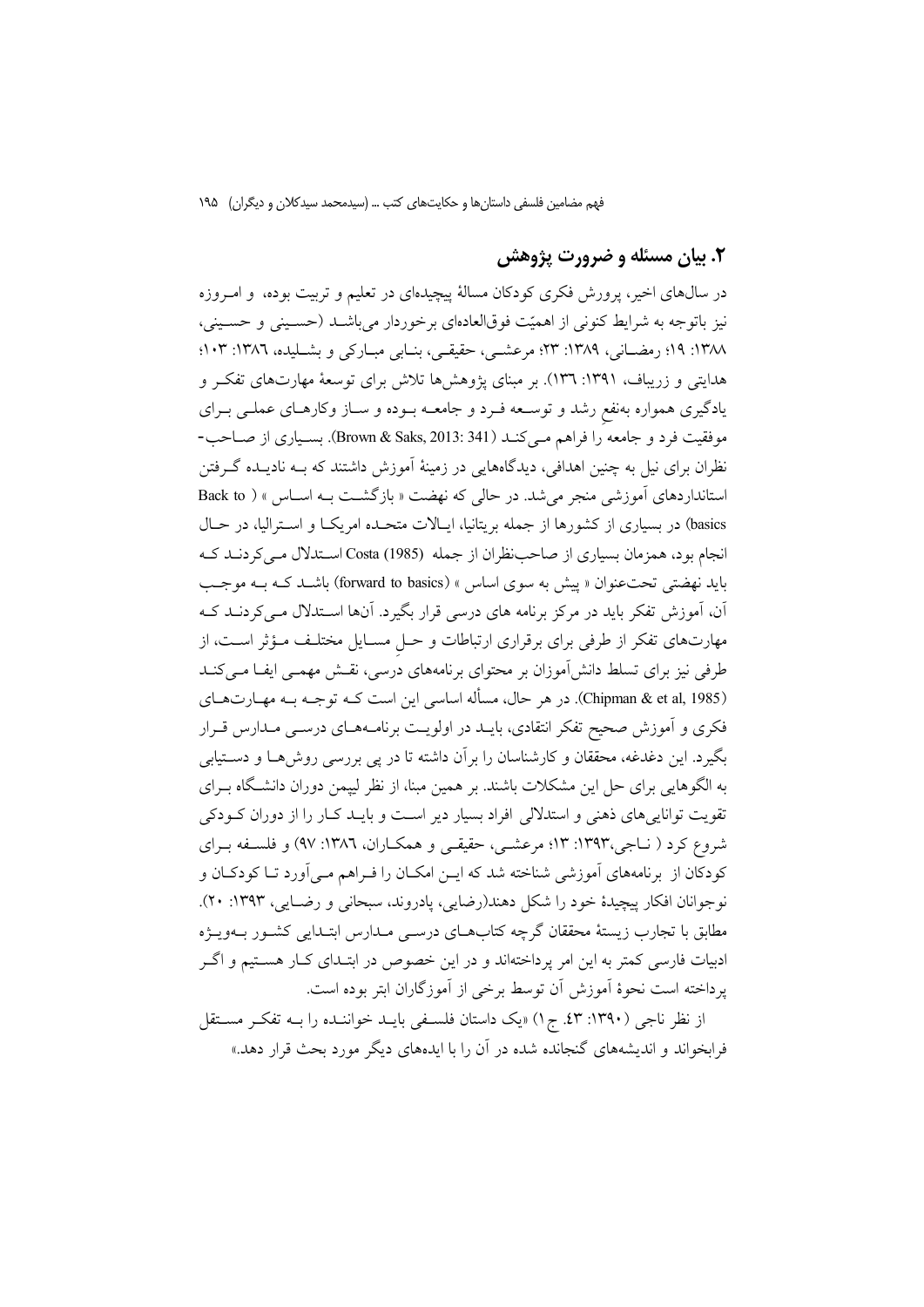با این تفاسیر باید گفت قصهها و داستانهای کتابهای فارسبی دورهٔ ابتـدایی مــی توانــد بهترین نمود برانگیزاننده تفکر فلسفی در بین دانش[موزان باشد، به شــرطی کــه بــا مضــامین فلسفی این داستانها تدوین شوند. اگرچه، برنامهٔ درسی رسمی کشور ایــن داســتانهــا را بــا هدف خاصی در کتابهای فارسی تدوین کرده است که نیازمند بررسـی درونمایـه و محتـوا است.

در هر حال، جهت رسیدن کودکان به تفکر مستقل، باید گفت کـه از نظـر متخصصــان، دوران کودکی در طی کردن مسیر تکامل، بیشترین سهم را به برنامه «فلسـفه بـرای کودکـان» داده است(75-74 Asrori, 2016: 74). همچنین، باید اذعــان نمــود کــه کودکــان متفکــران خــلاق هستند و دوران کودکی بهترین دوران برای دریافت استعداد فلسفی کودکان محسـوب مـی-شود، کودکان درگیر با فلسفه قادرند زنـدگی را از چشــمانـداز خـود و بـا ديـدي جديـد و متفاوت ببینند و میتوانند ایدههایی را ارائه دهند که کودکان دیگر از دادن چنان ایـدههـایی عاجزند(Shepherd & Mhlanga, 2014: 3). چراکه با این ضرورت، فیشر نیز معتقد اســت کــه فلسفه برای کودکان یک روش موفق در آموزش تفکر است و تجربـهٔ جهـانـی و شــواهد بــه دست آمده در بیش از ۵۰ کشور جهان نشان میدهد کـه «فلسـفه بـرای کودکـان» بـه رشـد مهارتهای فکری در کودکان کمک کرده است(فیشر، ۱۹۹۸؛ به نقل از مرعشی و همکـاران،  $(9A \cdot 14A)$ 

علاوه بر اهميت ياد شده، فيشر روش اّموزش خود را تحت گفت وگـوي اّزاد فلسـفي منتشر کرده است و گفت وگوهای وی پیرامون داستانهای فکری بـرای کودکـان معـروف شده است. همچنین این داستانها در موضوعاتی چـون حقیقـت، خیـر، واقعیـت، زیبـایی، تجربه، تربيت محيطي، زبان و هنرها، تربيت اخلاقي، تفكـر و منطـق، و مطالعــات اجتمــاعي بیشتر نمایان بوده است (Fisher, 2001: 28). با این وصف، باید تأکید کـرد کــه انســان کــه از دوران نوزادي، مادرزادي سخن گو و ناطق متولد مي شود. بايد آن هــا بــه اشــكال مختلــف بــا اطراف خود ارتباط برقرار کنند، سؤال کنند و به توصیف دنیای اطراف خــود بپــردازنــد. ایــن شیوهٔ تکلم ممکن است افکار آنها را تحریک کند تا در جستجوی علل پدیده باشند، وقـایع را توصيف كنند، و تجارب كسبشده بواسطه حواس را مـدنظر قـرار دهنـد؛ يعنـي تمـرين هستي شناسي، معرفت شناسي و ارزش شناسي.

این در حالی است که بنایر تجربه زیستهٔ محققان، و مطابق بر نظیر والبدین و معلمیان در مدارس و کلاس۵های درس بویژه در دورهٔ ابتدایی، کودکان بـرای انجـام تفکـر جهـت حـل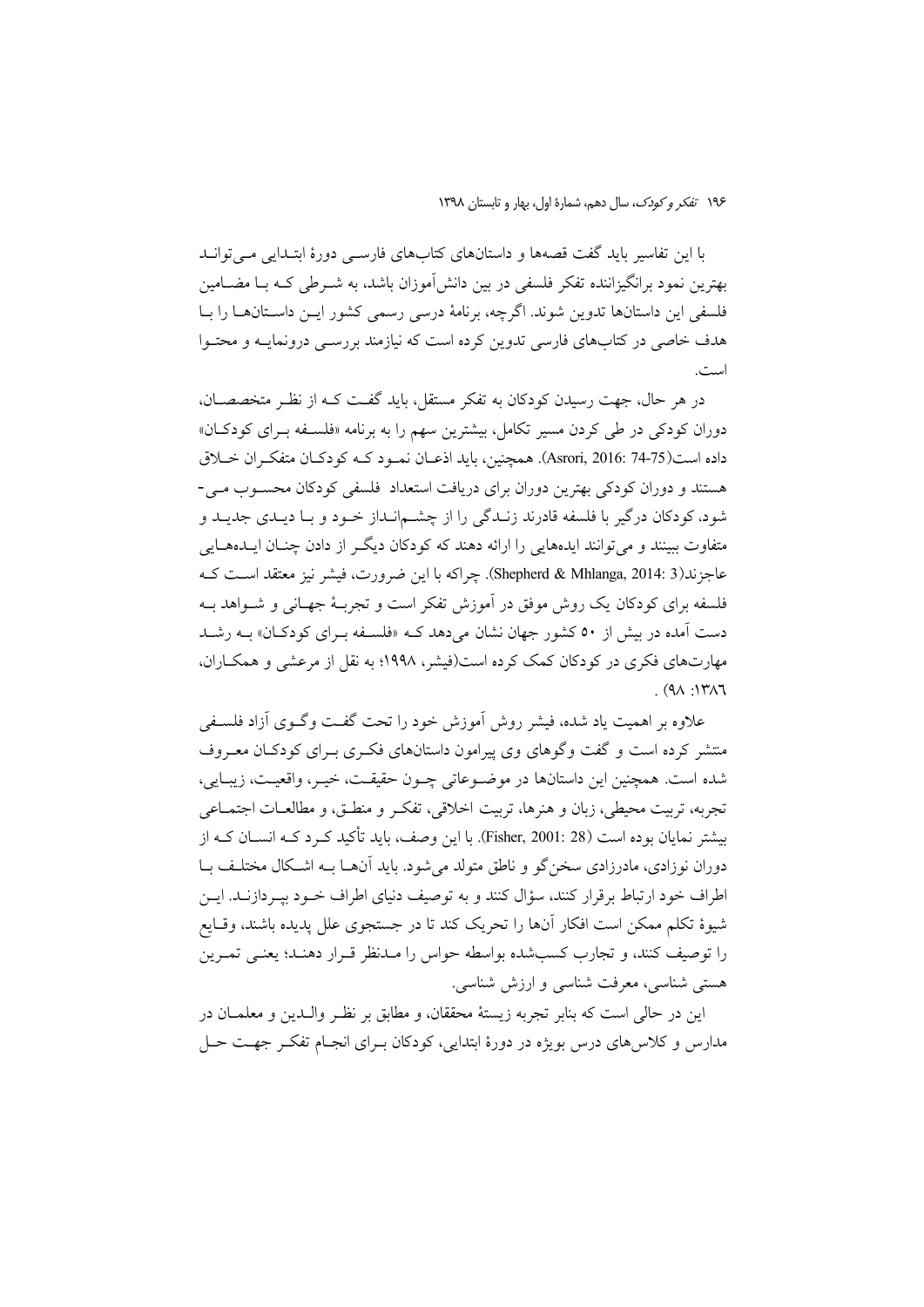مسایل، ترغیب نمی شوند، از قضاوت های مستقل آن ها حمایت نمبی شود، بینش هـای شخصي آنها در نظر گرفته نمي شـوند، در نتيجـه؛ توانـايي وي در جهـت رشـد اسـتدلال، تغییری نمی کند.

از آنجا که، به اعتقادی لیپمن، به محض ورود کودکان به مدارس و محیطهای آموزشــی، بهبود مهارت تفکر باید در اولویت کاری این مراکـز و مربیـان قـرار بگیـرد. بعـد از لیـیمن، تاكنون كساني چون؛ فيليپ كم، گارِث. بي. مـاتيوس، مارگــارت شــارپ، رونالــد. اف. ريــد، کریستوفر فیلیپس و رابرت فیشر به بسط برنامههای آموزش فلسفه برای کودکان پرداختهانــد. البته کسانی چون؛ جسیرس در دانمارک و اَلوز در برزیل معتقد بودند که داستانهـای لیـیمن آمریکایی است و با فرهنگ دیگر کشورها همخوانی نـدارد و در یـی تـدوین داسـتانهـای متناسب با فرهنگ خود بر آمدنــد ( اکبــری و مســعودی، ۱۳۹۳: ۷۷–۷۵). در کشــور مــا نيــز برنامهٔ اَموزش فلسفه به کودکان نخستین بار در سال ۱۳۷۳ شمسی از طـرف بنیـاد حکمـت اسلامی صدرا به منزلهٔ یک طرح هدفدار شـناخته شـد و در همـان تـاریخ، گـروه فلسـفه و کودک در این بنیاد پایهگذاری شـد؛ ولـی بعـدها مؤسسـههـا و دانشـگاههـای دیگـری نیـز پــژوهش،هــایی را در ایــن زمینــه آغــاز كردنــد (شــریفی اســدی، ۱۳۸۷: ۹۷). همچنــین پژوهشگرانی همچون؛ صفایی مقدم (۱۳۷۷)، در تحلیلی با اهداف و روح حاکم بـر آمـوزش و پرورش اسلامی مبتنی بر فلسفه برای کودکان بـا اذعـان بـه اصـلاح سـاختار برنامـههـای آموزشی و یرورشی در کشور؛ رسالهٔ دکتری جهانی (۱۳۸۰) با عنــوان نقــد و بررســی مبــانی فلسفی الگوی آموزش تفکر انتقادی لیپمن (نقل از یاری دهنوی و حـاتمی، ۱۳۹۰)، ایروانــی و مختاری (۱۳۹۰) در بررسی جایگاه مفاهیم فلسفی در ادبیات داستانی کودک ای ان، رسالهٔ دکتری قائدی (۱۳۸٦)، با بررسی مبـانی نظـری برنامـهٔ فلســفه بــرای کودکــان؛ نــوروزی و درخشنده (۱۳۸٦) بررسی برنامهٔ فلسفه برای کودکان در بین دانش آمـوزان؛ و نــاجی (۱۳۸٦ و ۱۳۹۰) با نقد پژوهش هایی در این خصوص پیش گامان این جوزه پژوهشبی پیودهانید. در بررسی بیشتر، پژوهشگران دیگری نیـز همچـون؛ سـتاری (۱۳۹۱)، جبـلءـاملی فروشـانی، یوسفی، قائدی و کشتی آرای (١٣٩٤)، راجی (١٣٩١)، حسینی و حسینی (١٣٩١)، مرعشــی، رحیمی نسب و لسانی (۱۳۸۷)، ناجی و مجید حببی عراقی (۱۳۹۷) مبنی بر نگاهی دوباره به ویژگی فلسفی و ادبی داستانهـا در برنامـهٔ فبـک، احمـدی پورانـاری و پــاری دهنــوی (۱۳۹۷) و برخی تحقیقات دیگر در این خصوص گامهایی برداشته شده است. اما تــا قبــل از این پژوهش، پژوهشی در جهت بررسی فهم ادبیات داستانی دورهٔ ابتـدایی بـا ایــن رویکـرد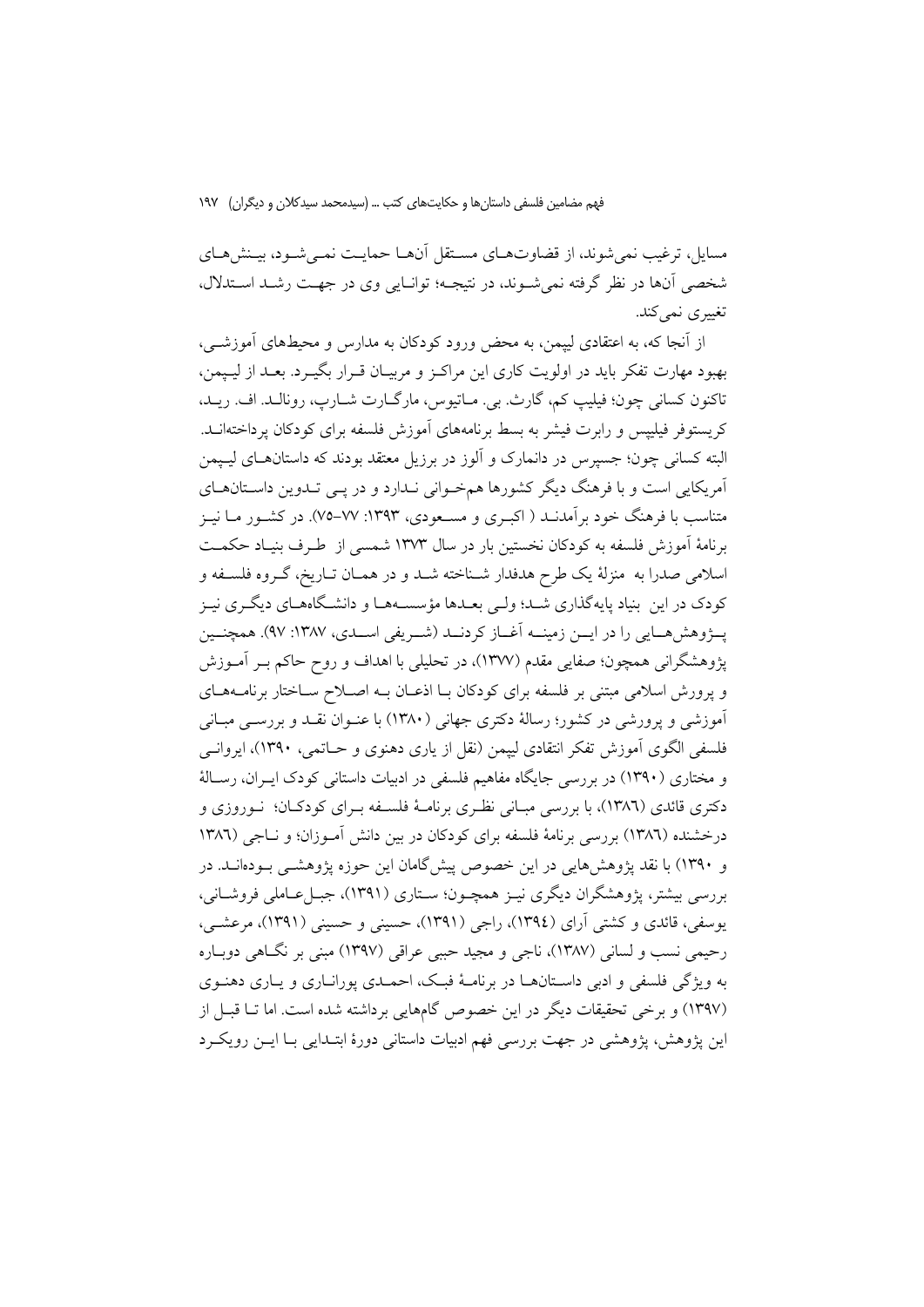١٩٨ تفكر وكودك، سال دهم، شمارة اول، بهار و تابستان ١٣٩٨

انجام نشده است. لذا به لحاظ خلاء يژوهشي موجود در ايــن خصــوص، محققــان مضــامين فلسفی داستانهای کتاب فارسی بخوانیم (بخوان و بیانــدیش و حکایــتهــا) را بــا رویکــرد فلسفه برای کودکان مورد بررسی قرار دادند تا بتوانند در این حوزه گامی هـر چنــد کوچـک بر دارند.

هدف از انجام این پژوهش بررسی میزان توجه نویسندگان کتــابهــای فارســی بخــوانیم (بخوان و بیاندیش) دورهٔ ابتدایی به مضامین فلسفی و تعیـین میـزان انطبـاق آن بـا رویکـرد فلسفه برای کودکان است. نتایج به دست آمده کمک خواهد کرد تا کتابهـای فارســی دورهٔ ابتدایی، برنامههای دقیقتری در جهت ارتقای مضـامین فلسـفی داسـتانهـا و حکایـتهـای كتاب فارسى دورهٔ ابتدايي تدوين كنند. در همين راستا نويسندگان تلاش مى كننـد در جهـت یاسخ به سوالات زیر به پیشنهادهای مطلوب دست پیدا کنند.

اّیا داستانها و حکایتهای کتاب فارسی دوره ابتدایی داری مضامین فلسـفی هسـتند؟ و تا چه اندازه این مضمونهای فلسفی با رویکرد فلسفه برای کودکان انطباق دارد؟

# **۳. روش شناسی**

هدف اصلی پژوهش حاضر، فهم مضامین فلسفی داستانها و حکایـتهـای کتـاب فارســی بخوانیم(بخوان و بیاندیش) دورهٔ ابتدایی از منظر فلسـفه بـرای کودکـان بـوده اسـت. بـرای دستیابی به این هدف، از روش پژوهش تحلیل محتوای کیفی استفاده شده است. ایــن روش تحقیق، از روش۵مایی است که برای تحلیل دادههای متنی، کاربرد فراوانی دارد. دادههای مـتن ممکن است به صورت شفاهي، چـايي يــا الکترونيکــي و يــا حاصــل پاسـخهــاي شــفاهي، پرسشهای پیمایشی باز یا بسته، مصاحبهها، گروههـای متمرکـز، مشـاهدات یـا رسـانههـای چايى ماننىد مقىالات وكتاب هـا باشـند(Kondracki, Wellman & Amundson, 2002: 227). برخلاف تحلیل محتوای کمّی، در تحلیل محتوای کیفی، محتـوای پنهـان پیـام مـورد توجـه است و به این دلیل به کلمات و عبارات دادههای کیفی نگاه عمیقتری وجـود دارد( Jensen 87 :393 .X Jankowski, 1993). به عبارت دیگر، در این رویکرد محقق با توجه به مبـانی نظـری و یژوهشی موضوع (فلسفه برای کودکان) به مقولهسازی دست مـی زنــد و سـیس بـر اســاس مقولات مشخص به دنبال این است تا در درون محتوای مورد نظر به صورت کیفے دادههـا را سامان دهد(33 :Mayring, 2004). در این روش، ادراکـات و تفاسـیر پژوهشـگران از یـک معنای ارتباطی کدگذاری می شود، درحالی که این امر در خصوص تحلیـل محتـوای کمّـی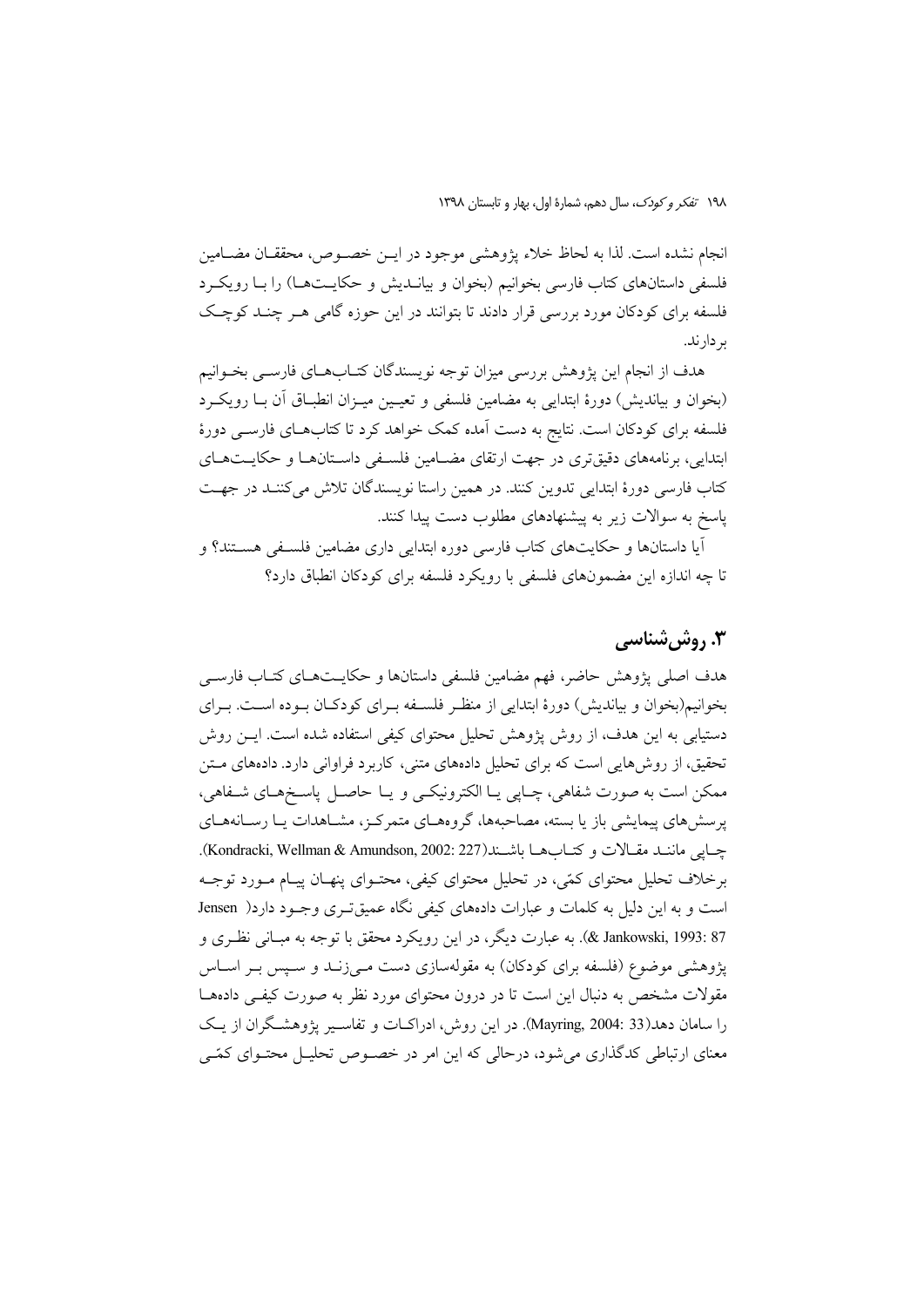صدق نمی کند. با توجه به ویژگی های یاد شده، در این پژوهش، محققـان از روش پـژوهش تحلیل محتوای کیفی استفاده کردهاند. جامعهٔ آماری پـژوهش، محتـوای کتـابهـای درســی فارسی بخوانیم دورهٔ ابتدایی سـال تحصـیلی ۹٦-١٣٩٥ اسـت. نمونـهٔ آمـاری پـژوهش بـه صورت هدفمنـد شـامل قسـمت "بخـوان و بيانـديش" و "حكايـتهـا" كليـهٔ دورههـاي ابتدایی(پایهٔ دوم تا ششم) بوده است. در فرایند تحلیل محتوای کیفی داستانها و حکایتها، پژوهشگران ابتدا درونمایه و محتوای اصلی داستانهای موردنظر را به لحاظ مفهـومی بــدون پیشفروض فلسفی از قبل تعیین شده بررسی و مفهومسازی کردند تـا مقولـههـای اولیـه بـه-دست آیند، سپس در مرحلهٔ دوم کدگذاری مقولهها به کدهای محـوری تبـدیل شــدند و در نهایت، بر اساس محورهای کشف شده، مضامین فلسفی در سه بُعد هستی شناسی، معرفت-شناسی و ارزششناسی فهم گردید.

برای روایی و اطمینان پذیری دادهها نیز از روش بازآزمایی استفاده شد. بدین صـورت کــه مقولهها و مضامین بهدست آمده به وسیلهٔ ارزیابان رشتهٔ فلسفه تعلیم و تربیـت (ســه نفــر) و زبان و ادبیات فارسی (شش نفر) ارائه و از آنها خواسته شد تـا محتـوا را بـهمنزلـهٔ رویکـرد فلسفه برای کودکان (بر مبنای هستی شناسی، معرفت شناسی و ارزششناسی) بررســی کننــد که در این خصوص نیز، ارزیابان با توجه به اهداف پژوهش که آگاهی لازم را کسب نمــوده بودند، نظرات اصلاحی آنها در یافتهها اعمال گردید.

در اجرای پژوهش، در گام نخست تمامی داستانها و حکایتهـا بـهطـور عمیـق مـورد بررسی و مفهومسازی شدند. در گام دوم تمام مفاهیم اسـتخراج شــده در قالـب مقولــههــای محوری طبقهبندی گردید، سپس در گام سوم مقولههای محوری با مضامین فلسـفی (تحـت سئوالات استخراج شده توسط كارگروه بررسی كننده داستانها) انطباق داده شدند.

### ٤. يافتەھا

در پاسخ به این پرسش که چه مضامین فلسفی در داستانهای بخوان و بیاندیش و حکایـت-های کتاب فارسی دورهٔ ابتدایی گنجانده شده است؟ باید گفت کـه در هـر کـدام از پایــههــا مقولات محوري گوناگوني به دست آمـد کــه در جــدول شــماره ۱، بــراي نمونــه پايــه دوم ابتدایی به طور مفصل، و در جدول شماره ۲، مقولههای هر یک از مفاهیم بـه طـور خلاصـه برای تمامی پایهها به دست آمده است. سـیس هـر یـک از مقولـههـای محـوری بـر مبنـای مضامین فلسفی گردآوری و مفهومسازی شدهاند.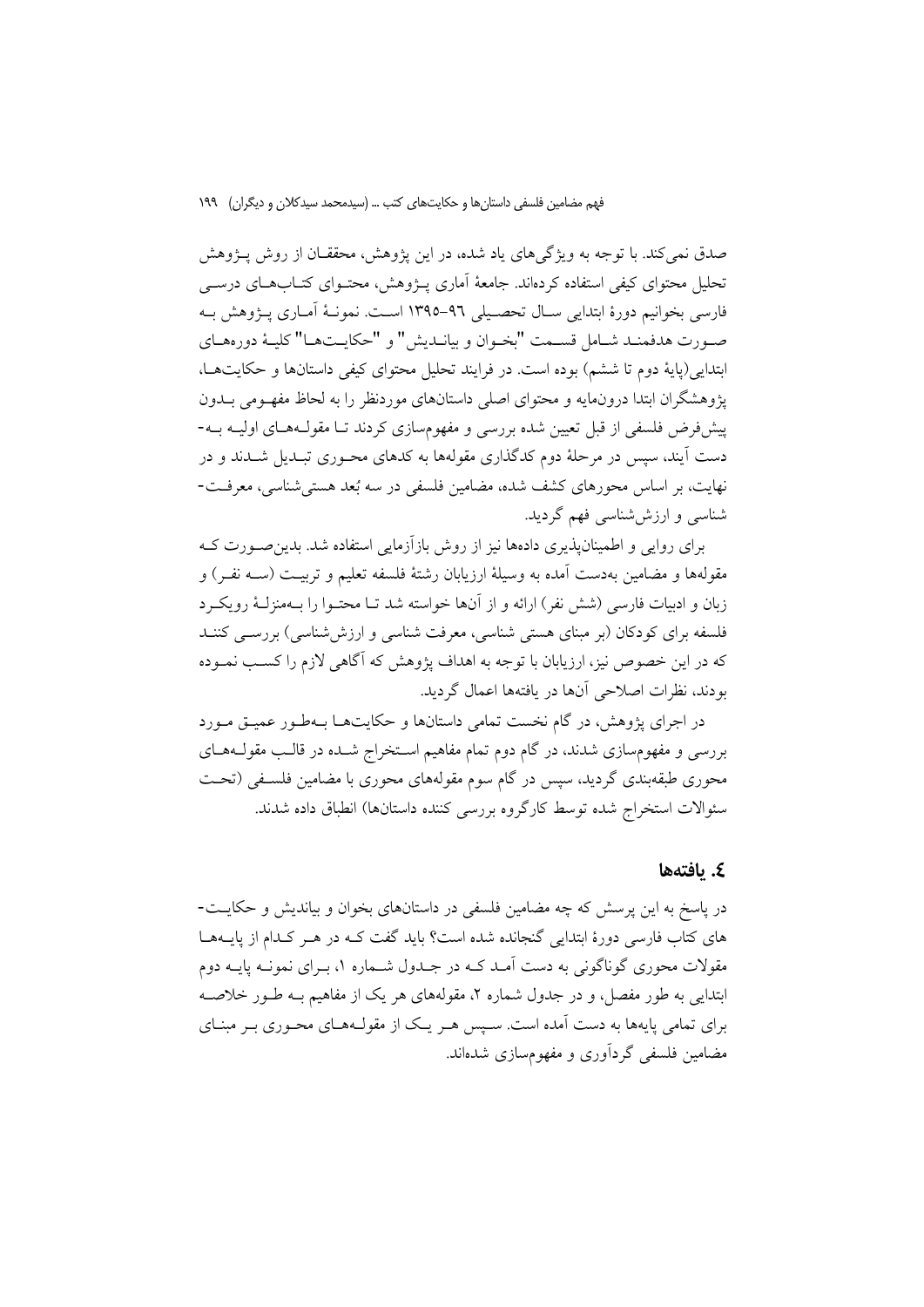در توضیح داستانها و حکایتهای کتابهـای فارسـی دوم تـا ششـم ابتـدایی بخـش « بخوان و بیاندیش» در هریک از داستانهای مقطع دوم و سوم ابتدایی، هفت داستان و در هــر یک از کتابهای فارسی چهارم تا ششم ابتدایی، شش داستان آمده است کـه در مجمـوع ۳۲ داستان را تشکیل میدادند. هریک از این استانها در کدگـذاری اولیـه مفهـومســازی شــدند، سپس در قالب محورها طبقه بندی شدند و در نهایت برای محورها مضامین فلسـفی ترسـیم شد.

| مضامين فلسفى                                                                                                                                                                                                                                                                                                                                          | مقوله<br>های<br>محوري                  | كد اوليه                                                                                                                                                                                                                                                                                                                              | نام درس                                    |
|-------------------------------------------------------------------------------------------------------------------------------------------------------------------------------------------------------------------------------------------------------------------------------------------------------------------------------------------------------|----------------------------------------|---------------------------------------------------------------------------------------------------------------------------------------------------------------------------------------------------------------------------------------------------------------------------------------------------------------------------------------|--------------------------------------------|
| ارزششساسی (اخلاق و زیبایی شناسی) با<br>كاركرد ايجاد سؤال هايي چون؛ أيا انسان مي-<br>تواند به تنهایی زندگی بکند؟ –آیا انسان به<br>همراه خانواده خود می تواند بدون نیاز به<br>دیگران زندگی بکند؟ -أیا به کسی کمک<br>بکنیم نتیجه أن به خودمان هم برمیگردد؟ –<br>أيا بركت هاي خداوند در ًهر حال عايد ما<br>میشود یا در جهت رسیدن به آن باید تلاش<br>کر د؟ | حس<br>همکار ی<br>و<br>اجتماعي<br>پذيري | کمک کردن در کاشت و برداشت<br>محصول؛ زندگی اهل خانه کنار<br>هم؛ پربركت بودن محصول؛ پختن<br>أش براي احالي محله                                                                                                                                                                                                                          | درس دوم.<br>چغندر پر<br>بركت               |
| ارزششاسی با کارکرد ایجاد سؤالهایی چون؛<br>أيا هميشه غذا خوردن براي بدن ما خوب<br>است؟ – أيا هر چه غذا كم تر بخوريم سالم تر<br>میمانیم؟ و … ؟                                                                                                                                                                                                          | سلامت،<br>بهداشت<br>و تغذيه            | بيكار شدن دكتر؛ گوش فرا دادن<br>مردم به توصیه پیامبر؛ آگاهی دادن<br>پیامبر به دکتر از راه توصیه ها؛ تایید<br>سخنان و توصیه های پیامبر توسط<br>د کتر                                                                                                                                                                                   | درس<br>سوم.<br>حكايت<br>راه سلامتی         |
| ارزششناسی با کارکرد ایجاد سؤالهایی<br>چون؛– أيا تميز بودن خوب است يا بد! چرا؟<br>–عادت چه نقشی در زندگی ما دارد؟ – برای<br>عضویت در یک گروه چه شرایطی لازم                                                                                                                                                                                            | بهداشت<br>و نظافت<br>فردي              | عدم علاقه حنايي به بهداشت؛<br>كثيف بودن حنايي؛ أزردن ديگران<br>با کثیفی؛ دور شدن دیگران به<br>خاطر بوی بد؛ دوست نداشتن<br>حنايي از نظافت خويش؛ ريختن<br>پرهاي حنايي بخاطر عدم رعايت<br>بهداشت؛ چاره اندیشی دوستان<br>حنايي؛ انداختن حنايي به بركه؛<br>تشویق دوستان برای شست و شو؛<br>تغییر ایده و علاقه حنایی نسبت به<br>رعايت بهداشت | درس<br>چهارم.<br>تميز باش<br>و عزيز<br>باش |

جدول ۱. گزارهها و مقولههای محوری دروس بخوان و بیاندیش پایه دوم ابتدایی(برای نمونه)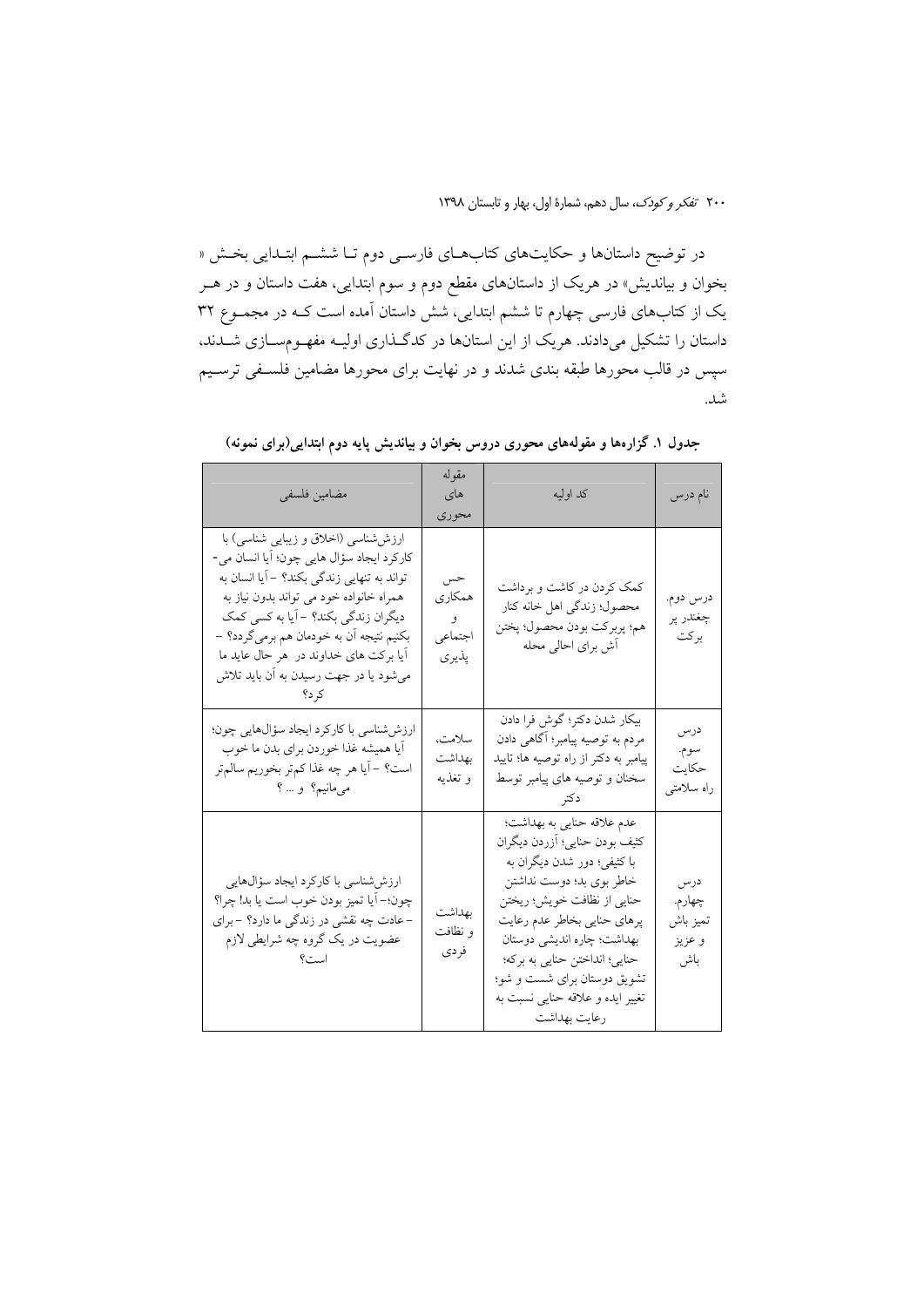|  |  |  | فهم مضامین فلسفی داستانها و حکایتهای کتب … (سیدمحمد سیدکلان و دیگران) ۲۰۱ |  |  |  |  |  |  |
|--|--|--|---------------------------------------------------------------------------|--|--|--|--|--|--|
|--|--|--|---------------------------------------------------------------------------|--|--|--|--|--|--|

| ارزششناسی با کارکرد ایجاد سؤالهایی چون؛<br>می دانید تلقین یعنی چه؟ اَیا میتوان بر رفتار<br>خود مديريت كرد؟ چطور مي توانيم بر خوش<br>اخلاقى خويش اهتمام ورزيم و عصبانى<br>نشويم؟                                                                                                                                                                       | خوش<br>اخلاقي<br>به عنوان<br>یک<br>ارزش                    | بداخلاق بودن مرد؛ تلاش براي<br>خوش اخلاقي؛ تجويز دارو براي<br>خوش اخلاقي مرد؛ هنگام خشم<br>مقداری از دارو را بخورد ؛ خوش<br>اخلاق شدن و تسلط مرد بر خشم<br>خویش؛ جویاشدن از دکتر برای نام<br>دارو؛ دارویی در کار نبودن بلکه در<br>كوزه أب بود؛ رعايت صبر هنگام<br>عصبانيت رمز موفقيت                                                                                                                                | درس<br>ششم.<br>خوش<br>اخلاقي                                |
|-------------------------------------------------------------------------------------------------------------------------------------------------------------------------------------------------------------------------------------------------------------------------------------------------------------------------------------------------------|------------------------------------------------------------|---------------------------------------------------------------------------------------------------------------------------------------------------------------------------------------------------------------------------------------------------------------------------------------------------------------------------------------------------------------------------------------------------------------------|-------------------------------------------------------------|
| معرفتشناسي با كاركرد ايجاد سؤالهايي<br>چون؛ –وقتی یک صحنه ناراحت کننده را<br>مىبينيم بايد چه عكس العملى از خود نشان<br>بدهيم. —أيا هر خبري را بايد بدون تحقيق<br>باور بکنیم؟ –چگونه میتوان خبر درست را<br>از نادرست تشخیص داد؟ ارزششناسی با<br>كاركرد ايجاد سؤالهايي چون؛ چگونه با<br>ناراحتی دیگران ناراحت و با خوشحالی<br>ديگران خوشحال شويم؟ و … . | قضاوت<br>نادرست<br>با ديدن<br>يا شنيدن<br>خبر              | خم شدن پیرزن به داخل تنور؛<br>ديدن اينكه فقط پاهاى پيرزن بيرون<br>است توسط مورچه؛ خبر افتادن<br>پیرزن به داخل تنور افتادن توسط<br>مورچه به گنجشک؛ ناراحتی<br>گنجشک از این قضیه؛ دادن خبر<br>به درخت توسط گنجشک؛<br>ناراحتی درخت و دادن خبر مرگ<br>پیرزن به پیرمرد ماست فروش؛<br>ناراحتي پيرمرد از اين قضيه و<br>رسیدن خبر به کل روستا؛ دیدن<br>پیرزن توسط پیر مرد به طور سالم؛<br>خوشحالی کل روستا از دیدن<br>ييرزن | درس<br>هفتم.<br>مورچه<br>اشک<br>ريزان، چرا<br>اشک<br>ريزان؟ |
| ارزششاسی با کارکرد ایجاد سؤالهایی<br>چون؛- راستي همكاري هميشه خوب است؟<br>– چه رفتارهایی باید از طریق الگو پذیرفته<br>شوند؟ –پیامبر چه فرقی با دیگر مردمان<br>دار د؟                                                                                                                                                                                  | الگوپذير<br>ی از<br>رفتار<br>بزرگان<br>ديني(اسو<br>ه بودن) | مسافرت پیامبر و یارانش؛ حاضر<br>كردن غذا توسط يكي از ياران؛ أب<br>آوردن توسط یکی دیگر از یاران؛<br>جمع كردن هيزم توسط پيامبر؛<br>همکاری پیامبر در کارها؛ احترام به<br>پیامبر                                                                                                                                                                                                                                        | درس<br>هشتم.<br>حكايت<br>همکار ی                            |
| ارزششناسی با کارکرد ایجاد سؤالهایی چون؛<br>اَیا باید همیشه راست گفت چرا؟ –چرا دروغ<br>گویی زشت است؟ اَیا ب مسئولیت کارها را<br>بايد پذيرفت چرا؟                                                                                                                                                                                                       | حس<br>مسئوليت<br>پذيري در<br>خطاها                         | شكستن كاسه همسايه؛ پيشنهاد<br>خروس،کلاغ،گنجشک که به خاله<br>نگین بگو ما شکستیم کاسه را؛<br>دروغ نگفتن؛ مسئوليت پذيري؛<br>تشویق مادر بزرگ برای راست                                                                                                                                                                                                                                                                  | درس نهم.<br>کی بود؟<br>کې بود؟                              |
| ارزششناسی با کارکرد ایجاد سؤالهایی چون؛<br>اًيا زيركي و هوشمندي در زندگي لازم است؟<br>- چرا باید در حل مسئلهها تلاش کرد؟ آیا<br>میتوان همیشه زیرک بود؟                                                                                                                                                                                                | هوشمند<br>ي در حل<br>مسئله                                 | نحوة بردن أتش توسط دانشمند ؛<br>راهکار بهتر کودک برای حمل<br>آتش؛ هوش و تفکر بالای کودک<br>نسبت به دانشمند؛ تشویق برای<br>استفاده و بازكردن تفكر ذهن                                                                                                                                                                                                                                                                | درس دهم.<br>حكايت<br>كودك<br>زيرک                           |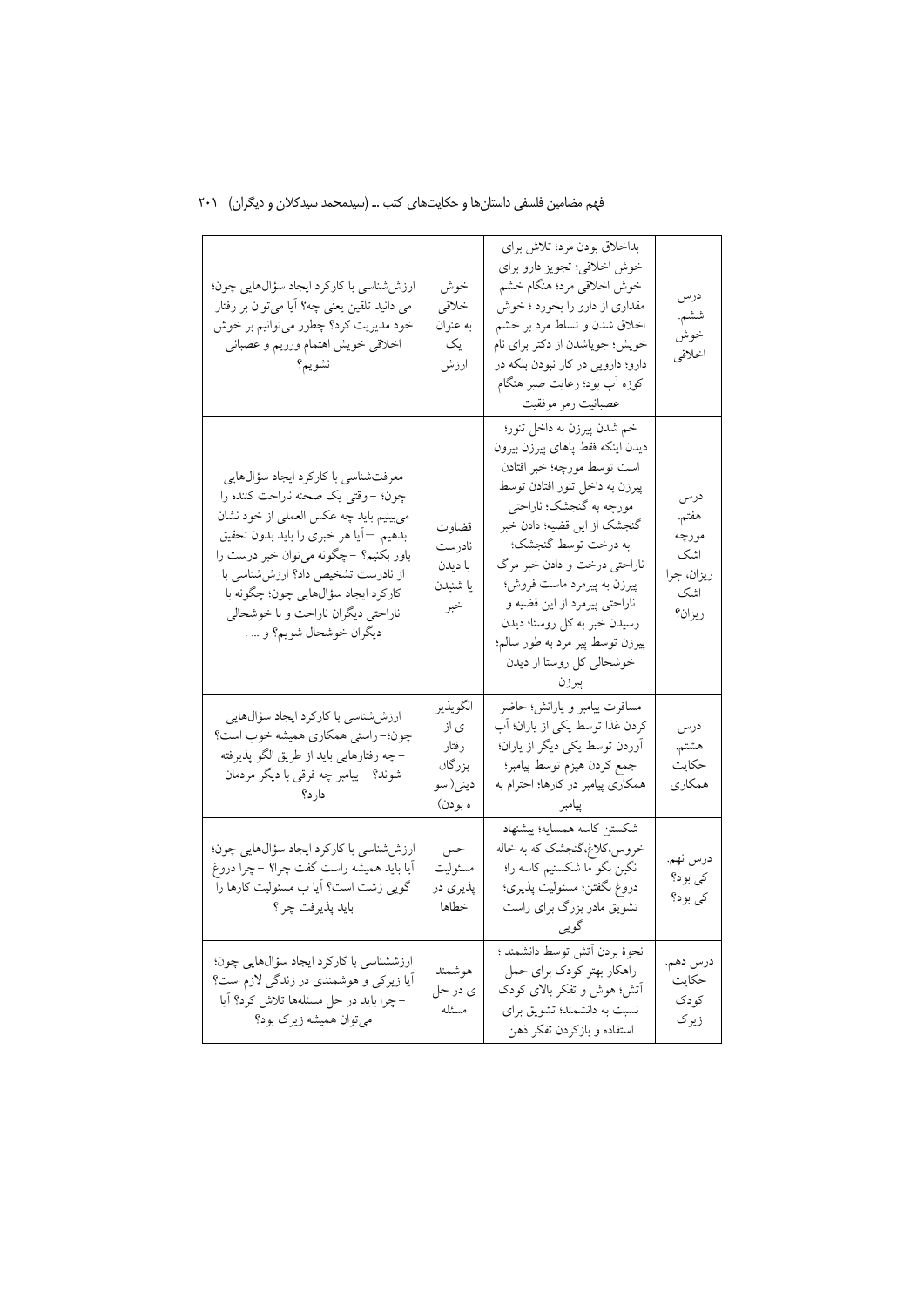۲۰۲ تفکر و کودک، سال دهم، شمارهٔ اول، بهار و تابستان ۱۳۹۸

| معرفتشناسی با کارکرد ایجاد سؤال هایی<br>چون؛ أيا تا از خبرى اطمينان نداريم بايد<br>بگوییم؟ –چه موقع یک خبر را می توان<br>درست و حقیقت فرض کرد؟ قضاوت<br>نادرست چیست؟                                                                                 | قضاوت<br>نادرست<br>مكرر                            | افتادن جوجهٔ ننه کلاغ ؛ خبر بردن<br>جوجه به دیگر کلاغ ها ؛ خبر روی<br>خبر گذاشتن ؛ أنچه اتفاق نیافتاده را<br>به ديگران گفتن ؛ حاضر شدن همه<br>كلاغ ها براي كمك؛ ديدن<br>وفهميدن اصل قضيه؛ مشاهده<br>کردن حقیقت که مشکل برای<br>جوجه پیش نیامده بود. | درس<br>داوزدهم.<br>یک کلاغ<br>وچهل<br>كلاغ |
|------------------------------------------------------------------------------------------------------------------------------------------------------------------------------------------------------------------------------------------------------|----------------------------------------------------|-----------------------------------------------------------------------------------------------------------------------------------------------------------------------------------------------------------------------------------------------------|--------------------------------------------|
| معرفتشناسي با كاركرد ايجاد سؤالهايي<br>همچون؛ -أيا زمستان يا بهار يكي خوب<br>است و دیگری بد ؟ – چه چیزی با دیدن بهار<br>و زمستان در ذهن شما ايجاد مي شوند و ؟                                                                                        | تازگی و<br>تداوم<br>زندگی                          | خسته از راه رسیدن بهار؛ أماده<br>کردن سر و وضع زندگی برای<br>استقبال بهار؛ رويش دوباره گياهان؛<br>پهن كردن سفره هفت سين؛ فصل<br>بهار فصل زندگي؛ فصل زمستان<br>فصل خواب                                                                              | درس<br>پانزدهم<br>عمو نوروز                |
| ارزششناسی با کارکرد ایجاد سؤالهایی چون؛<br>آیا می توان بدون نیاز به سایر موجودات<br>زندگی کرد؟ غرور چه نقشی در پیروزی یا<br>شکست یک فرد دارد؟ – اَیا توانایی همیشه<br>به معنی زور و قدرت بدنی است؟ –با چه<br>روشی میتوانیم از توانایی دیگران استفاده | برابرى<br>همه<br>موجودات<br>(عدم<br>غرور بي<br>جا) | دست کم نگرفتن دیگر موجودات؛<br>عدم مغرور بودن به زور بازو؛ رفتار<br>با دیگر حیوانات به دلیل اینکه همه<br>مخلوق خدا هستند                                                                                                                            | درس<br>شانزدهم<br>حكايت<br>شیر و<br>موش    |
| معرفتشناسي با كاركرد ايجاد سؤالهايي<br>چون؛ چگونه ميتوان دوست را از دشمن<br>تشخیص داد؟ -أیا لازم است از هر چیز<br>خوبی که داریم همه از آن اطلاع داشته باشند؟<br>-ما چكار بايد بكنيم تا فريب نخوريم؟                                                  | عدم<br>اعتماد به<br>هر کسی                         | داشتن هوش و زیرک بودن؛ عدم<br>گول زدن دیگران؛ راست گویی؛<br>گوش دادن به صحبت های پدر و<br>مادر                                                                                                                                                      | درس<br>هفدهم.<br>روباه و<br>خروس           |

در این بررسی، مضامین فلسفی در سه مقولهٔ فلسفی مورد توجه قرار گرفتهاند کـه مقولـهٔ هستی شناسی یعنی چهچیز واقعی است؟ معرفتشناسی پرسش از ماهیـت آگـاهی و ارزش-شناسی ( اخلاق؛ پرسش از ماهیت خوبی و بدی و زیبایی شناسی؛ پرسش از ماهیت زیبایی) پرسش از ذات ماهوی چیزی دارد. باید گفت که هـر یـک از مقولــههــای ادراک شــده ابتــدا کدگذاری باز، سپس کدگذاری محوری را طی کردهاند و در نهایت بـرای هریـک از مقولــه-های محوری، محققان مضامین فلسفی را با توجه به پرسشهای فلسفی درونمتنی داستانها و حکایتها انتخاب کردهاند که در جدول شماره ۲ به طور خلاصهوار آمده است.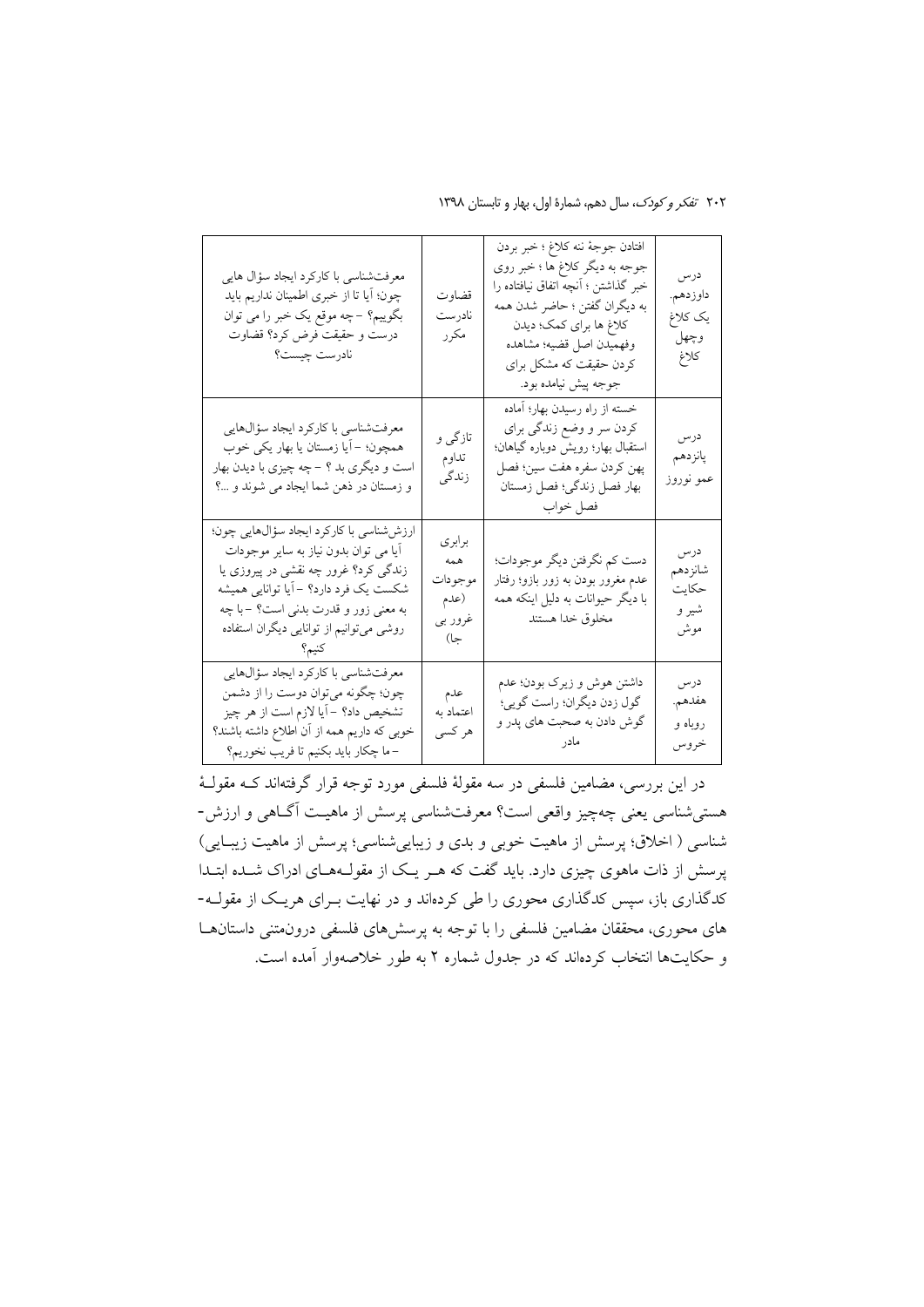|  |  |  | جدول ۲. مقولههای محوری دروس بخوان و بیاندیش و حکایتهای پایههای دوم تا ششم ابتدایی |  |
|--|--|--|-----------------------------------------------------------------------------------|--|
|  |  |  |                                                                                   |  |

| مضامين فلسفى                                                                                                             | مقوله های<br>محوري                                              | نام درس                                                                                                                                                                                                                                                                                                                                                                                           |
|--------------------------------------------------------------------------------------------------------------------------|-----------------------------------------------------------------|---------------------------------------------------------------------------------------------------------------------------------------------------------------------------------------------------------------------------------------------------------------------------------------------------------------------------------------------------------------------------------------------------|
| توجه به هر سه مضامین<br>فلسفى؛ هستى شناسى،<br>معرفتشناسی و ارزش-<br>شناسی و با برجسته-<br>سازي رويكرد فلسفى<br>ارزششناسى | آشنایی با آیین و<br>فرهنگ اسلامی–<br>ايراني                     | عمو نوروز(پايه دوم)؛ حکايت همکاري(پايه دوم)؛ قصه تنگ<br>بلور(پايه سوم)؛ دوست بچه هاي خوب (پايه چهارم)؛ زير<br>أسمان بزرگ(پايه پنجم)؛ محبت(پايه ششم)؛ دوستان<br>همدل(پایه ششم)؛ درخت علم(پایه ششم)                                                                                                                                                                                                 |
| توجه به ارزشششناسی(<br>اخلاق و زیباییشناسی)                                                                              | سلامت و<br>تندرستى                                              | حکایت راه سلامتی(پایه دوم)؛ تمیز باش و عزیز باش(پایه<br>دوم)؛ قصه مورچه ریزه(پایه سوم)؛ بوعلی و بهمنیار(پایه ششم)                                                                                                                                                                                                                                                                                 |
| توجه به معرفتشناسي و<br>ارزششناسی                                                                                        | مقام مادرى                                                      | قصه پري كوچولو(پايه سوم)                                                                                                                                                                                                                                                                                                                                                                          |
| توجه به معرفتشناسي و<br>ارزششناسی                                                                                        | امانتدارى                                                       | مورچه اشک ریزان، چرا اشک ریزان؟(پایه دوم)؛ حکایت<br>بهانه(پایه سوم)؛ گلدان خالی(پایه پنجم)                                                                                                                                                                                                                                                                                                        |
| توجه به معرفتشناسي و<br>ارزششناسی                                                                                        | تشكر از خداوند<br>در سايه عبادت                                 | قصه حوض فيروزه اي(پايه سوم)؛                                                                                                                                                                                                                                                                                                                                                                      |
| توجه به ارزش-<br>شناسی(اخلاق و زیبایی-<br>شناسی)                                                                         | تقويت روحيه<br>ميهن-<br>پرستي(فرهنگ<br>ایثار و دفاع از<br>ميھن) | قصه بوی سیب(پایه سوم)؛ انتظار(پایه چهارم)؛ آوازی برای<br>وطن(پايه پنجم)؛ حماسه هرمز( پايه ششم)                                                                                                                                                                                                                                                                                                    |
| توجه به معرفتشناسی و<br>ارزششسے                                                                                          | اعتماد به<br>نفس(اراده)                                         | روباه و خروس(پايه دوم)؛ حكايت كودك زيرك(پايه دوم)؛<br>حكايت فردوسي ايراني(پايه سوم)؛ قدم يازدهم(پايه چهارم)؛<br>هفت مرواريد سرخ(پايه چهارم)؛ فردوسي، فرزند ايران(پايه<br>ينجم) المستحدث المستحدث                                                                                                                                                                                                  |
| توجه به هر سه مضامین<br>فلسفى با برجستهسازي<br>رويكرد معرفتشناسي                                                         | شناخت قدرت<br>خداوند (كوته<br>فکری انسان در<br>برابر خداوند)    | حكايت شير و موش(پايه دوم)؛ قصه آفرينش حلزون(پايه<br>سوم)؛ در جست و جوی خدا (پایه چهارم)؛  راز گل سرخ<br>(پایه پنجم)؛ انواع مردم(پایه ششم)؛ أوای گنجشکان( پایه<br>المستقبل المستقبل المستقبل المستقبل المستقبل المستقبل المستقبل المستقبل المستقبل المستقبل المستقبل المستقبل ال<br>والمستقبل المستقبل المستقبل المستقبل المستقبل المستقبل المستقبل المستقبل المستقبل المستقبل المستقبل المستقبل ا |
| توجه به معرفتشناسي و<br>ارزششناسی                                                                                        | قانع بودن به حق<br>خود(تواضع و<br>فروتني)                       | حکایت افتادن از آسمان(پایه دوم)؛ حکایت قوی ترین حیوان<br>جنگل(پایه چهارم)؛ هد هد(پایه ششم)؛ زحمت بکش منت                                                                                                                                                                                                                                                                                          |
| توجه به معرفتشناسی و<br>ارزششناسی                                                                                        | فضايل اخلاقي                                                    | يک کلاغ وچهل کلاغ(پايه دوم)؛ خوش اخلاقى(پايه دوم)؛<br>قصه خواب خليفه(پايه سوم)؛ نگاه پنهان (پايه چهارم)؛ همه<br>چيز را همگان دانند(پايه پنجم)؛ ادب لقمان(پايه ششم)؛ رفتار<br>نيكان(پايه ششم)؛ علم و عمل(پايه ششم)                                                                                                                                                                                 |
| توجه به معرفتشناسي و<br>ارزششناسی                                                                                        | حقوق شهروندي                                                    | کې بود؟ کې بود؟(پايه دوم)؛ چغندر پر برکت(پايه دوم) کارت<br>اعتباری (پایه چهارم)؛ سوار و پیاده(پایه ششم)                                                                                                                                                                                                                                                                                           |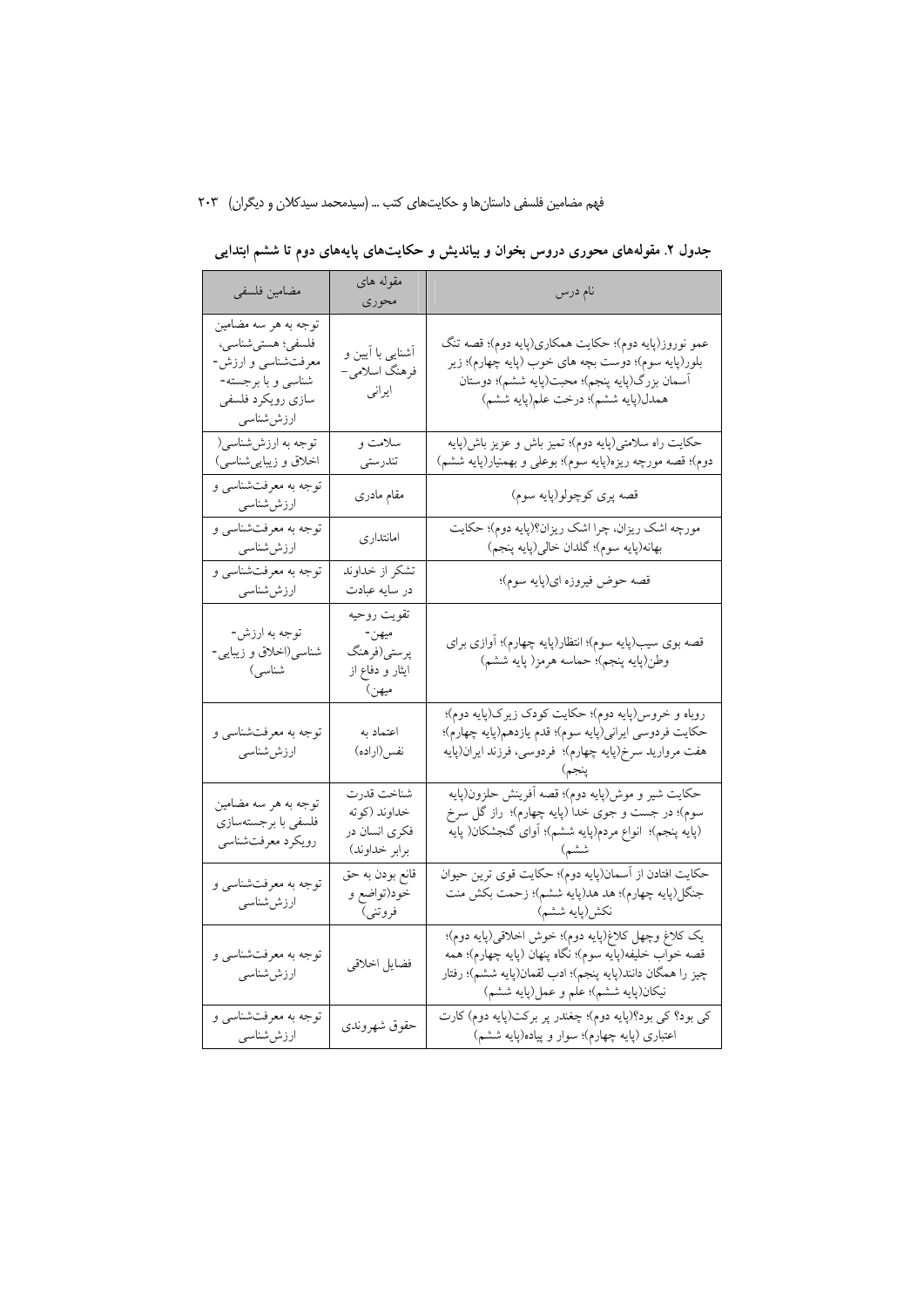۲۰۴ تفكر وكودك، سال دهم، شمارة اول، بهار و تابستان ١٣٩٨

در تبیین هر یک از مقولههای استخراج شده بر پایهٔ مضامین فلسـفی، بیشـترین درگیـری ذهني مخاطبان اين داستانها و حكايتها را مضامين فلسـفي ارزششناسـانه داشـته اسـت و شاید این ارجحیت در محتوای کتاب فارسی دوره ابتدایی و ســایر دورههــا بــه لحــاظ بیانیّــه ارزشی سند تحول بنیادین باشد. زیرا گزارههای ارزشی منـدرج در بیانیــه ارزشــها، بایــدها و نبایدهایی اساسی است که ضرورت دارد تمام اجزا و مؤلفههای نظام تعلیم و تربیت رسـمی عمومی، هماهنگ با آنها بوده و همهٔ سیاستگذاران و کارگزاران نظام ملتزم و پایبند بـه آن-ها باشند(سند تحول بنیادین، ص١٥). در كل، آنچه كه از اهـداف ايــن مقالــه انتظــار مــي رود چنین استنباط می گردد که مضامین فلسفی این داستانها و حکایتها در کتـاب درسـبی دورهٔ ابتدایی می بایست بر مبنای اهداف فلسفه برای کودکان با موضـوعاتی ماننـد حقیقـت، خیـر، واقعیت، زیبایی، تجربه، تربیت محیطی، زبـان و هنرهـا، تربیـت اخلاقـی، تفکـر و منطـق، و مطالعات اجتماعی رقم زده می شد در حالی که بیشتر رنگ و بـوی سـند تحـول بنیـادین در سايهٔ تحقق بيانيهٔ ارزشي با رويکرد فلسفي ارزش شناسـانه بيشــتر بــه چشــم مــي خــورد کــه چنانچه این داستانها با هدف اصلی برنامه فلسفه برای کودکان یعنبی پـرورش قـوهٔ انتقـادی کودکان و ترغیب آنها به اندیشیدن نوشته می شد می توانست اهداف فلسفه برای کودکـان را بهتر يوشش دهد. بنا بر يوشش حـداكثر مضــامين فلســفي ارزش@شناســانه ايــن داســتان١عــا و حکایتها که نشان میدهد این داستانها در یی مسائل ارزشی قابل درک را برای کودکان بـه همراه داشته است. این مسئله در حالی است که اگـر چنانچــه اهــداف ارزشــی هــم در مــتن داستانها دیده شود باید بیشتر بر پایهٔ تناسب پایههای تحصیلی این مضامین طبقهبنـدی شـود تا تفکر دانش[موزان بر اساس مضامین فلسفی فوق در نتیجـهٔ قــوهٔ تفکــر کــودک بــه وقــوع پيو ندد.

در نهایت، به نظر می رسد که داستانها و حکایت مـورد بررســی از تناسـب مناسـبی بـه لحاظ مضامین فلسفی در جهت تبلور تفکر فلسفی نوشـته نشـده اسـت و نیازمنـد تغییـرات اساسی در محتوا یا بازتولید داستانهای کتاب فارسـی بخـوانیم دورهٔ ابتـدایی اسـت. از نظـر ناجی(۱۳۹۵) نویسندگان برخی از داستانها کاری بـه فکرپـردازی ندارنــد و سـعی بــر ایــن دارند که فکر خود را به کودکان انتقال دهند و این ربطی بـه آمـوزش تفکـر و مهـارتهـای فکری ندارد.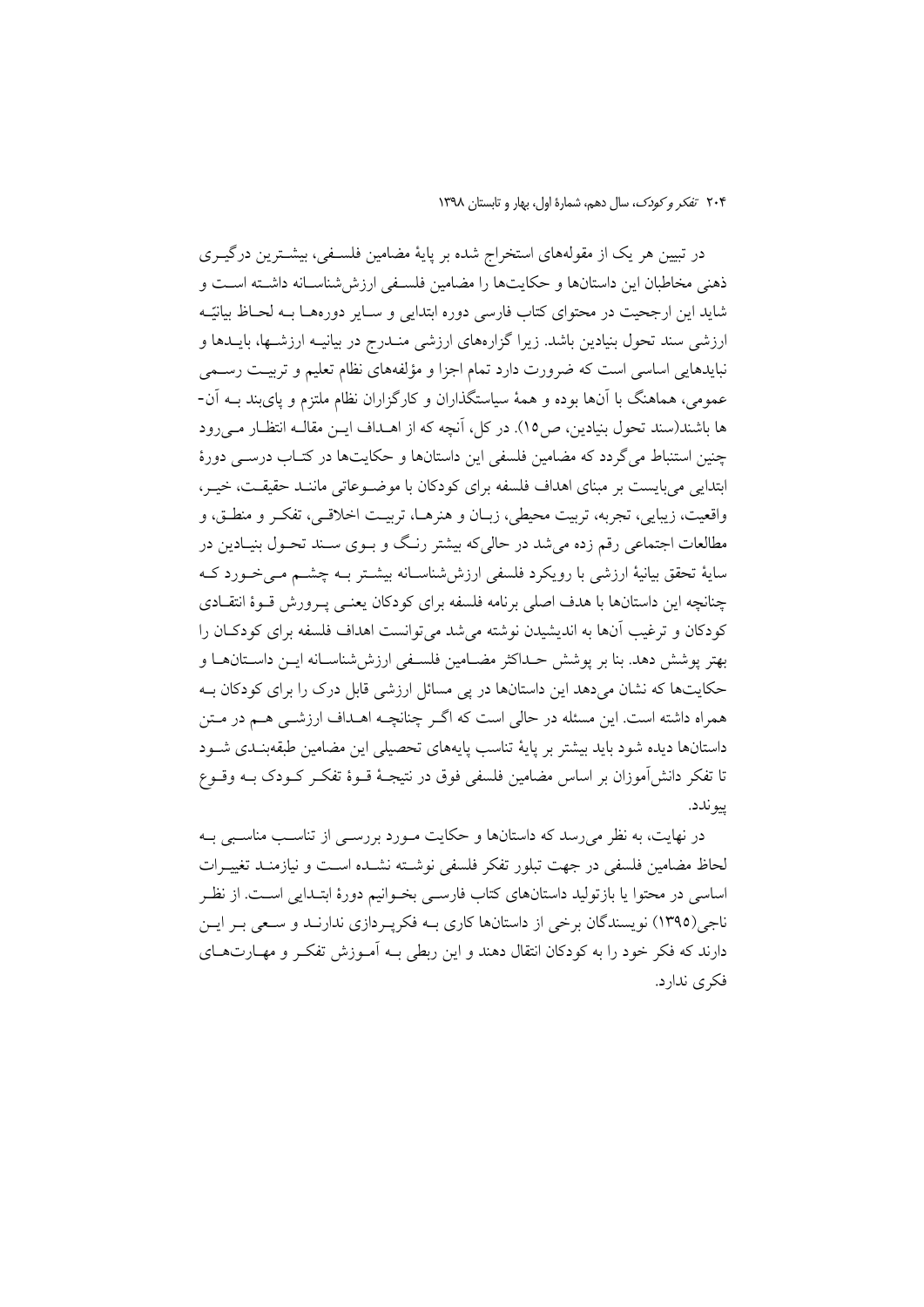### ٥. بحث و نتيجهگيري

این یژوهش با هدف فهم مضامین فلسفی داستانها و حکایـتهـای کتـاب فارسـی دورهٔ ابتدایی (بخوان و بیاندیش) از منظر برنامهٔ فلسفه برای کودکان انجام شده است و آنچـه کـه از این داستانها و حکایتها قابل ادراک است تحت مقولـههـایی؛ چـون شناسـاندن اَیـین و فرهنگ اسلامی-ایرانی، سلامت و تندرستی، مقام مادری، امانتـداری، تشـکر از خداونــد در سايهٔ عبادت، تقويت روحيهٔ ميهنپرستي(فرهنگ ايشار و دفـاع از مـيهن)، اعتمـاد بــه نفـس، شناخت قدرت خداونـد، قناعـت در سـايهٔ تواضـع و فروتنـي، فضـايل اخلاقـي و حقـوق شهروندي نمايان شده است كه به لحاظ مضامين فلسفى اكثر مقولهها تحت مضمون فلسـفى ارزشششناسی قابل تبیین بودهاند. باید گفت برخی از بخش « بخـوان و بیانــدیش» در قالـب داستان نیامده است و به لحاظ مضمون فلسفی ذهنیت ارزشی القا می کننـد و بـرای گفـتو-گوی فلسفی و یا طرح پرسشهای فلسفی مناسب نبودنـد. بـرای مثـال زنـدگی نامـه شـهید تندگویان ( فارسی ششم ابتدایی، ص ٢٤)، تمیز باش و عزیز باش (فارسی دوم، ص ٢٨) بـه عنوان یک داستان آموزشی و ارزش مدار.

در بیشتر موارد نیز مضامین فلسفی از نوع معرفتشناســی و هســتیشناســی بــا رنــگ و بوی ارزش شناسانه مورد توجه بوده است. برای مثال: داسـتان حکایــت شــیر و مــوش(یایــه دوم)؛ قصه اَفرینش حلزون(پایه سوم)؛ در جست و جوی خدا (پایه چهارم)؛ راز گل ســرخ (پایه پنجم)؛ انـواع مـردم(پایــه ششــم)؛ آوای گنجشــکان( پایــه ششــم) بــا درون،مایــههــای خداشناسی و تبلور قدرت خدا در جهت فهم انسان بوده است.

در یاسخ به این سئوال پژوهش که آیا داستانها و حکایــتهــای کتــاب فارســی (بخــش بخوان و بیاندیش) دورهٔ ابتدایی دارای مضامین فلسفی هستند؟ نتایج این پژوهش نشـان داد؛ بیشتر داستانها و حکایتها در این دوره، مضمون فلسفی ارزششناسانه داشته است تا هستی شناسانه و معرفت شناسانه و برخمی نیـز دارای ترکیبـی از مضـامین فلسـفی معرفـت-شناسانه و ارزشششناسانه بودهاند. هرچند، داستانهای فوق بیشتر با مضـامین فلسـفی ارزش-شناسانه نوشته شده است، اما به نظر می رسد مؤلفین ایـن کتـابهـا از «برنامـهٔ فلسـفه بـرای کودکان» آگاهی کافی نداشتهاند؛ به همین جهت توصیه می شود که در بازتألیف یــا بــازنگری داستانهای فارسی دورهٔ ابتدایی، از داستانهایی با مضامین و درونمایهٔ معرفتشناسـانه و بـا زمینهٔ تفکر بیشتر، استفاده شود و نویسندگان این کتابها، از داستان هایی استفاده کننـد ک بیش از توصیفی بودن و ارزش گذاری مستقیم داشتن، معرفت شناسـانه و در جهـت ایجـاد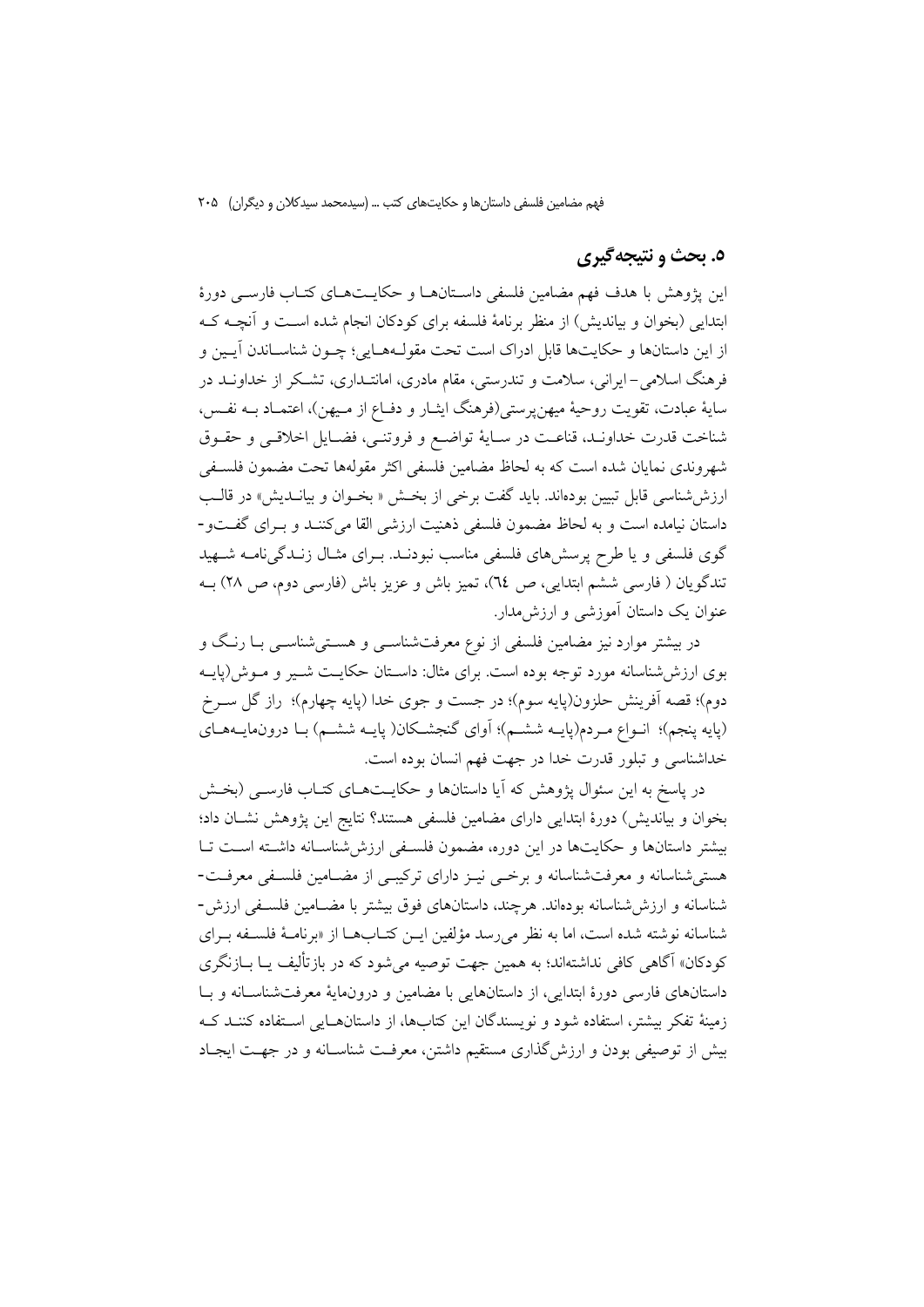پرسشهای فلسفی باشند و ذهن و فکر کودکان را به چالش بکشند. چراکـه، از نظـر نــاجی  $(2\mathfrak{r}:1_{\widetilde{C}}1\mathfrak{r}\mathfrak{q}\cdot)$ 

« یک داستان فلسفی باید خواننده را به تفکری مستقل فرا بخواند و اندیشههای گنجانده شده در آن را با ایده های دیگر مورد بحث قرار دهد.»

بنابراین، این داستانها میبایست به لحاظ محتـوایی بـا مضـامین فلسـفی در سـه سـطح هستی شناسی، معرفتشناسی و ارزششناسی تدوین می شد که این تناسب رعایت نشـده است تا دانش آموزان با فهم فلسفهورزي خويش به اين آگاهي و درک دسـت پابنـد. بــا ايــن نتیجه، بازنگری در داستانهای کتب فارسی دورهٔ ابتدایی، با توجه به نکات مذکور ضـروری به نظر می رسد و دفتر تألیف کتب برای کتابهای فارسی دورهٔ ابتدایی، باید یک بــازنگری و مهندسی مجدد بر مبنای اهداف این برنامه تحت مضامین فلسفی معرفتشناسبی و هستی-شناسی داشته باشد. همچنین ساعاتی از کلاس های دورهٔ ابتدایی بدین منظور اختصاص یابـد تا در کل، همچنانکه هدف اصلی سند تحول نیز میباشـد بسـتر لازم بـرای درک یـک کـل هستی ( در قالب مضمون فلسفی هستی شناسی) درک گـردد و اگـر چنانچــه معرفتــی دارای ارزش است با یقین به مضامین فلسفی معرفتشناسی و با اهداف اصلی فلسفهورزی کـودک که همان ترغیب برای اندیشیدن است، هماهنگ شود. این پژوهش با نتایج پژوهش ایروانــی و مختاری (۱۳۹۰) همسو میباشد.

در پاسخ به این سئوال؛ تا چه اندازه این مضمونهای فلسفی بـا رویکـرد فلسـفه بـرای کودکان انطباق دارد؟ باید گفت که داستانهای فوق معیار فبک را تا حدودی رعایت نکرده-اند، چون تلقین در داستانها و حکایــتهــا تلویحــاً ارزش۵مــدار بــوده اســت و در برخــی از داستانها نيز مضامين فلسفى هستى شناسى و معرفت شناسى ديده شده است. بايد گفت كـه داستانها و حکایتها باید چالش برانگیز بوده و موجبات پرسش در کودکان را فراهم ســازند (ناجی، ۱۳۹۵). این نتیجه با نتایج پژوهش احمدی پوراناری و یـاری دهنـوی (۱۳۹۷) مبنـی بر ظرفیت و امکان پرورش تفکر انتقادی در قسمت بخوان و بیانــدیش داســتانهــای کتــاب فارسی ابتدایی ناهمسو و با پژوهش ناجی و مجید حببی عراقبی (۱۳۹۷) همسـو مـ ٍباشـد. چراکه، برنامه فبک در پی اَموزش تفکر (تفکر نقادانه، خلاق و مسـئولانه) و رشـد مهـارت-های فکری در کودکان است که در برخی از داستانهای کتاب فارسی ابتدایی انطباق لازم با برنامه فبک آنطور باید و شاید لحاظ نشده است. با توجه به آنچــه در نتــایج ایــن پــژوهش آمده است می توان اذعان کرد که قالب داستان، درونمایهها و پرسشهای نهایی این داستان-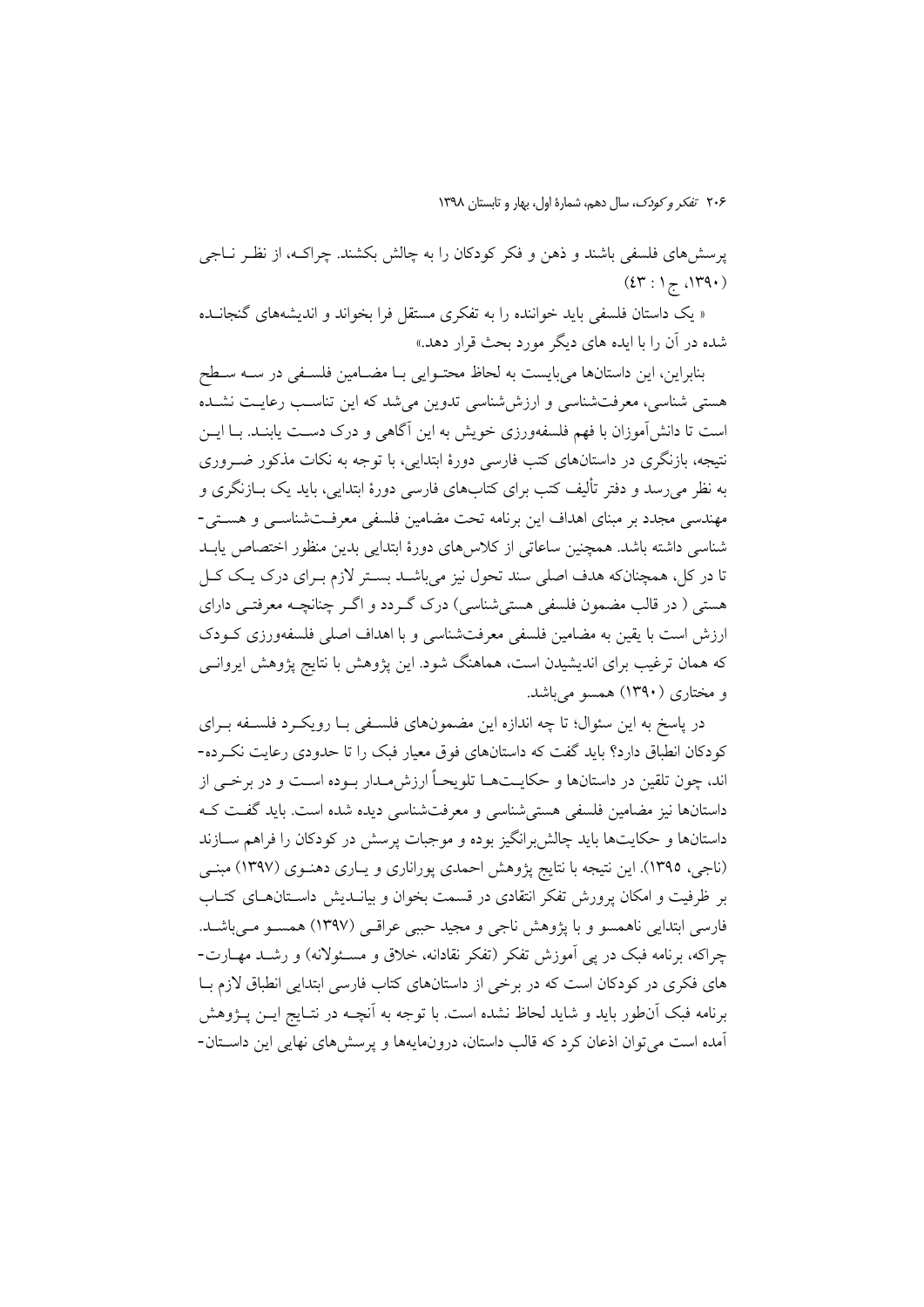ها باید دانش آموزان را به سمتی هدایت کند که منشأ خــردورزی باشــد، همچنــین بتوانــد در برانگیختن حس کنجکاوی، انتقاد و مسئولیتپذیری که از فواید تفکر انتقـادی اسـت کمـک كند.

در نهایت پیشنهاد می شود که وزارت آموزش و پرورش بـرای آموزگــاران دورهٔ ابتــدایی دورههای مقدماتی و تکمیلی در خصوص "برنامه فلسفه برای کودکان" اجرا کند و به دنبـال تربیت مربی فلسفه برای کودکان در چگونگی طرح پرسش فلسفی پس از خوانــدن داســتان-های کتاب فارسی ابتدایی باشد؛ چراکه تنها آموزگارانی با توانایی کــافی بــرای ادارهٔ جلســات کندوکاو داستانها و حکایتها می توانند اهداف فبک را به نتیجـهٔ مطلـوب برســانند. لـذا در افق چشم|نداز تربیت معلم کشور نیز، تربیت نیروی انسانی مناسب بـرای ایــن کــار بایــد در نظر گرفته شود.

### كتابنامه

- اتکینسون، ریچارد ال و همکاران. (۱۳۸۲). *زمینهٔ روانشناسی هیلگارد*، ترجمه دکتـر محمـدنقی براهنــی و همكاران، چاپ هفدهم، تهران: رشد. احمدی پوراناری، زهره و یاری دهنوی، مـراد. (۱۳۹۷). « امکـان و ظرفیـت آمـوزش تفکـر انتقـادی در
- بخش بخوان و بیندیش از کتب فارسی دورهٔ دبستان» *دوفصل نامهٔ علمی پژوهشی تفکر و کـودک*،  $\uparrow$   $\uparrow$   $\uparrow$   $\uparrow$   $\uparrow$   $\uparrow$   $\uparrow$   $\uparrow$
- اکبري، احمد و مسعودي، جهانگير . (١٣٩٣). «فلسفه براي کو دکان: رويکر دهاي تربيت ديني بــه آمــوزش تفکر». پژوهشنامه مبانی تعلیم و تربیت، ٤ (٢) ، ١٣٦ – ١١٧.
- ایروانی، شهین و مختاری، خدیجه. (۱۳۹۰). « جایگاه مفاهیم فلسفی در ادبیات داسـتانی کـودک ایـران». مجلهی علمی پژوهشی مطالعات ادبیات کودک دانشگاه شیراز، ۲ (۱)، ۳۱-۱.
- جبل عاملي فروشاني، زهرا ؛ يوسفي، عليرضا؛ قائدي، يحيى و كشتى أراي، نرگس. (١٣٩٤). «تبيين مبــاني فلسفی(معرفت شناختی) فلسفه برای کودکان در ایران». *پژوهش در برنامـه ریــزی درســی*، ۱۲ (۲)، ش ۱۹ (سامر ٤٦)،  $(-1)$ .
- رمضانی، معصومه. (١٣٨٩). «بررسي برنامهٔ درسي فلسفه براي كودكان در راستاي توجه به ابعاد مختلف ذهنيت فلسفي». *دوفصل نامهٔ علمی پژوهشی تفکر و کودک* ، ۱ (۱)، ۲۱-۳۵.
- راجي، مليحه. (١٣٩١). «تعليم و تربيت انتقادي و پيوندهاي أن با برنامهٔ أموزش فلسـفه بـراي كودكــان». دوفصل نامهٔ علمی پژوهشی تفکر و کودک، ۳ (۱)، ۱۵-۱۲.
- رشتچی، مژگان (۱۳۸۹). بررسی نظریهٔ ویگوتسکی از دیدگاه روانشناسی و ارتبـاط آن بــا مبــانی نظـری آموزش فلسفه به کودکان *دوفصل نامهٔ علمی پژوهشی تفکر و کودک*، ۱(۱)، ۲**۰**-۲.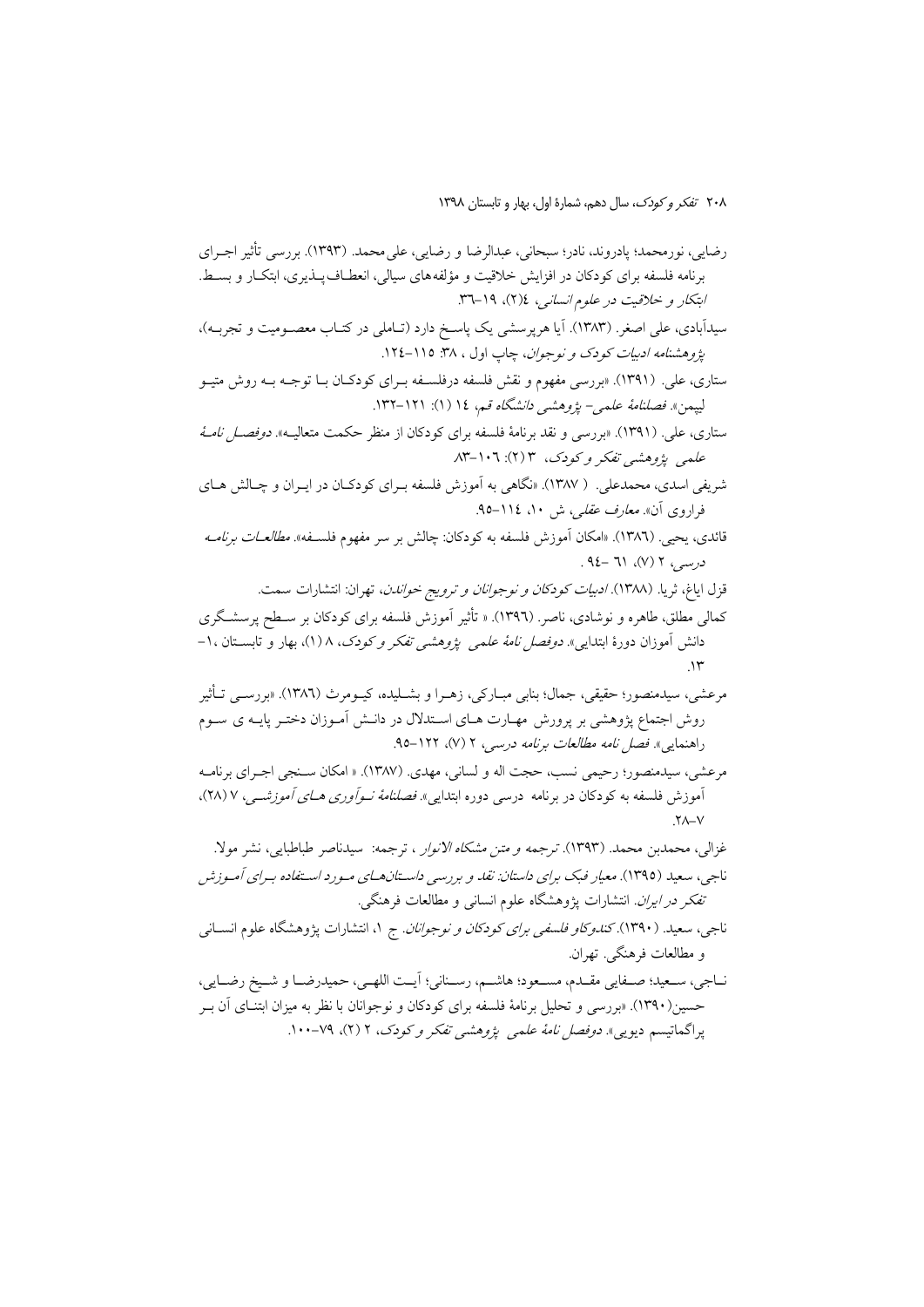- Asrori, H. Achmad (2016). "Islamic Education Philosophy Development", Journal of Education and Practice, 7(5), 74-82.
- Brown, E. D., & Sax, K. L.(2013). Arts enrichment and preschool emotions for low-income children at risk. Early Childhood Research Quarterly, 28 (2), 337-346
- Chipman , S.F, J.W. Segal & R. Glaser (eds) (1985). Thinking and Learning Skills Vol.!: Relating instruction to research Vol.2: Research and open questions Hillsdale, New Jersey: Lawrence Erlbaum Associates.
- Costa ,A.L. (1985) Developing Minds: A Resource Book for Teaching Thinking. Association for Supervision and Curriculum Development (Virginia, USA).
- Daniel, MF & Auriac, E. (2009). Educational Philosophy and Theory: Philosophy, Critical Thinking and philosophy forchildren. Oxford: Blackwell Publishing. 415-435.
- Dolimpio, L. & Teschers, C. (2016). "Philosophy for Children Meets the Art of Living: A Holistic Approach to an Education for Life". Philosophical Inquiry in Education, 23(2), 114-124.
- Fisher, R. (2001). Philosophy in Primary Schools: fostering thinking skills and literacy, Reading,  $35(2), 67-73.$
- Fisher, R. 2005. Teaching children to think. Cheltenham: Nelson Thornes.
- Gregory, M. R. (2013). Philosophy for children in the service of educational objectives, Montclair state university, 3-21. From book of Philosophy For, With, and Of Children (PART I), Monica B. Glina, 2013.